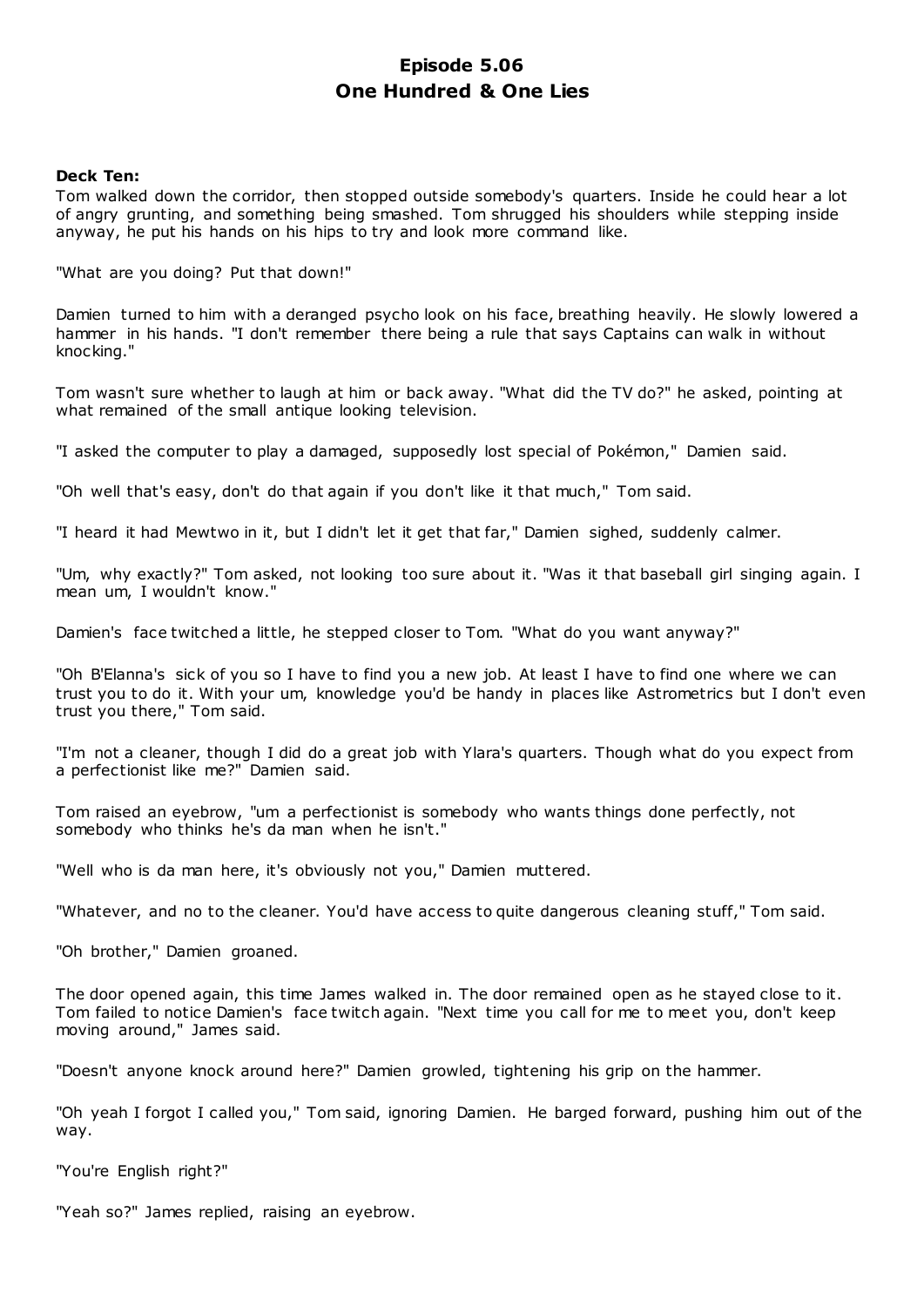"You and your witch wife's named after Team Rocket," Damien grumbled, eye twitching madly.

"I really doubt mine and her parents met up before we were both born, and decided it would be fun to do that," James said.

Tom shook his head, "hell no, Janeway wasn't fond of Jessie in the first place. Doing that would mean she'd want you to pair up."

"Besides Jessie's real name is Jessica," James shrugged his shoulders. "Oh screw it, you're just leading to one of those stupid jokes about our names, which was only done in the original first season, and wasn't funny then. Get it over with."

"It was," Tom pouted.

Two crewmembers walked passed the doorway, talking to each other. One was a guy with a deep, goofy fake like voice, with a fake English accent that Americans do to go with it. Damien screamed loudly and charged after the hapless guy.

Tom and James glanced at each other with wide eyes, then turned around. Luckily Tom noticed that Damien had dropped the hammer when he had pushed passed him before. Damien meanwhile had pushed the guy to the ground and had started beating him.

"Um what the hell?" James said.

Tom shrugged his shoulders, "he said something about a lost Pokémon special, and he smashed the TV."

"Oh, makes sense," James said.

Tom frowned in confusion, "um."

"My kids watch it ok," James muttered.

"Uh huh," Tom smirked. "I know you used to."

"Aaaghh, my name's not James, get off me you psycho!" the crewmember yelled, trying to block attacks. His friend was busy trying to pull Damien off of him.

"You call that a voice? A few thousand year old corpse talking and walking is more realistic than that voice!" Damien screamed.

"Corpse ey," Tom muttered. "I still don't get it, though I never did get Damien."

"Link it all together. Guy with goofy annoying voice, me and the English comment, special that was lost," James said.

Damien jumped back onto his feet, "you may not be him, but you do imitate him. Don't tell me, young, crazy, drunk?"

James briefly narrowed his eyes at him, he calmed down and sighed. "I probably spent the entire original first season drunk."

"What about the second?" Tom questioned.

"Some, just some," James muttered.

"Weren't we all?" Tom shrugged.

Damien rolled his eyes, "why must you two bother me anyway?"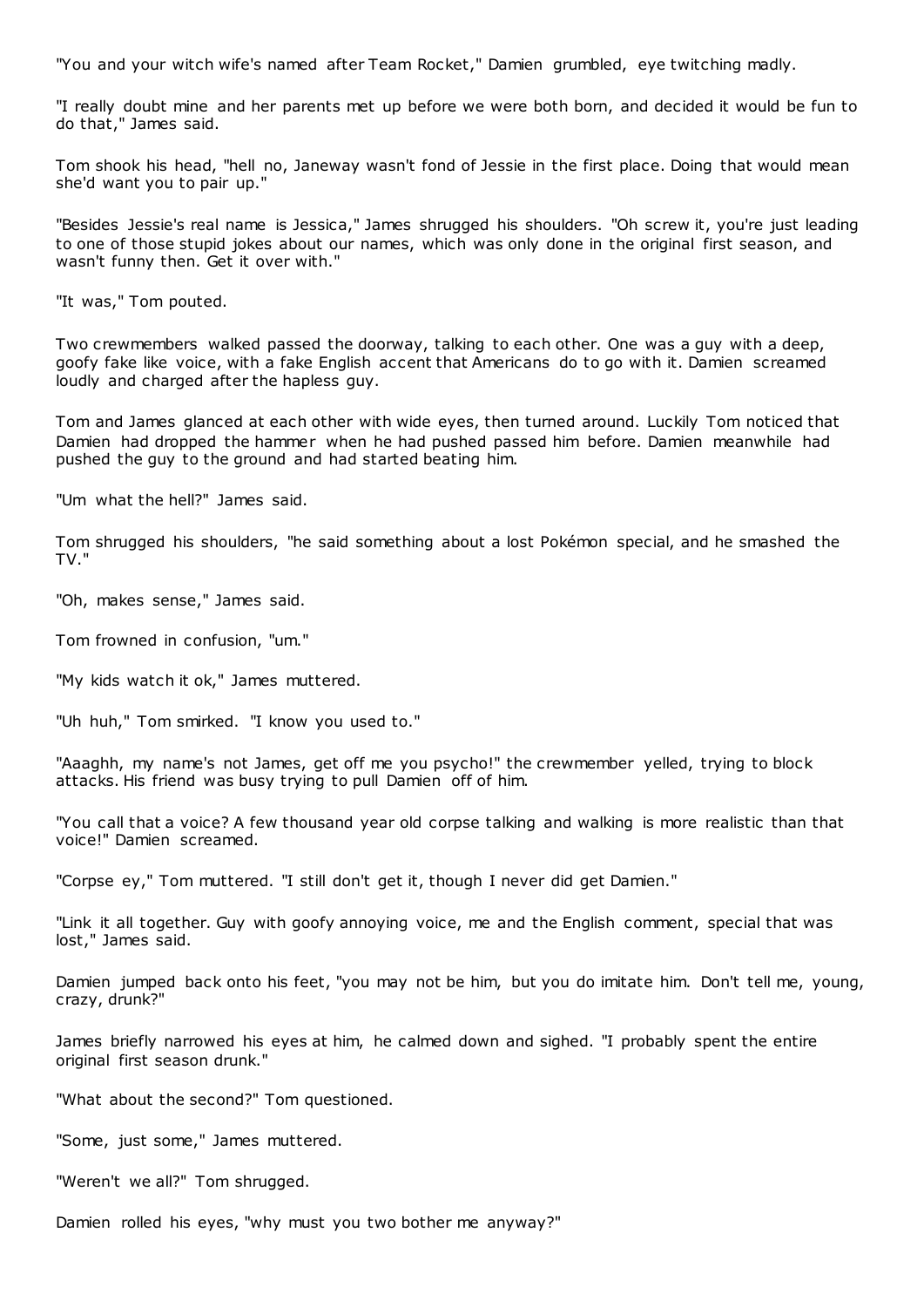"Oh I just thought of a good job for you," Tom replied. He turned to James, "you have to watch the ship, I'm going on an awaymission. Harry's offered to keep tabs on you but he also told me not to tell you that."

"Great fine, who's in charge now?" James asked.

Tom widened his eyes, "oh god."

## **The Bridge:**

Jessie sat in the command chair with her feet up on the first officer's chair. "Maybe we should move Tom to night shift, then I can command more often."

Jodie watched her with a raised eyebrow, "if we're still alive when he returns, I'll tell him that."

Nathan meanwhile leaned over the console behind Jessie. "Give the girl some credit. She'll probably have us all suffering for a while, then we'll die."

"Nothing's going on that'll kill us! Don't make me slap you both," Jessie snapped at them.

"Question, how do you mute sibling fights?" Kevin asked.

"This is no fight, me versus them, no contest," Jessie muttered, folding her arms tightly.

Nathan glanced toward one of the turbolifts as the door opened. A petite brunette woman, mid thirties stepped through it. She shyly shuffled toward him. "Hi."

"Hey Ruby," he said.

"Ruby, who's Ruby?" Jodie muttered without looking up from her station. She finished what she was doing before looking. Jessie moved around in her chair so she could look over briefly, then turned back.

"I got somebody to introduce to you little minxes," Nathan smirked.

"Who are these women?" the girl asked quietly.

"Ruby, these are my half sisters Jodie and Jessie. Guys this is Ruby, my girlfriend of a month or so," Nathan replied. He slipped an arm around the girl.

"Oh cool, so we're all hooked up with someone," Jodie smiled.

Jessie climbed out of the chair. "Why would anyone want to date our Nathan?"

Ruby frowned at her slightly, Nathan pulled a face. "Ok why would anyone want to marry a moody blonde gay guy."

"He's not gay," Jessie grumbled. She started muttering to herself.

"I think he's nice," Jodie added on.

"Uh huh," Nathan groaned.

"I mean how can he be gay? All the stuff he does with me isn't," Jessie continued to mutter.

"Eeew," Nathan groaned. "Ignore her, she's quite the whore."

"Hey, I'm not," Jessie said, pouted.

Ruby glanced up at Nathan, "you started it honey, she doesn't seem slutty to me."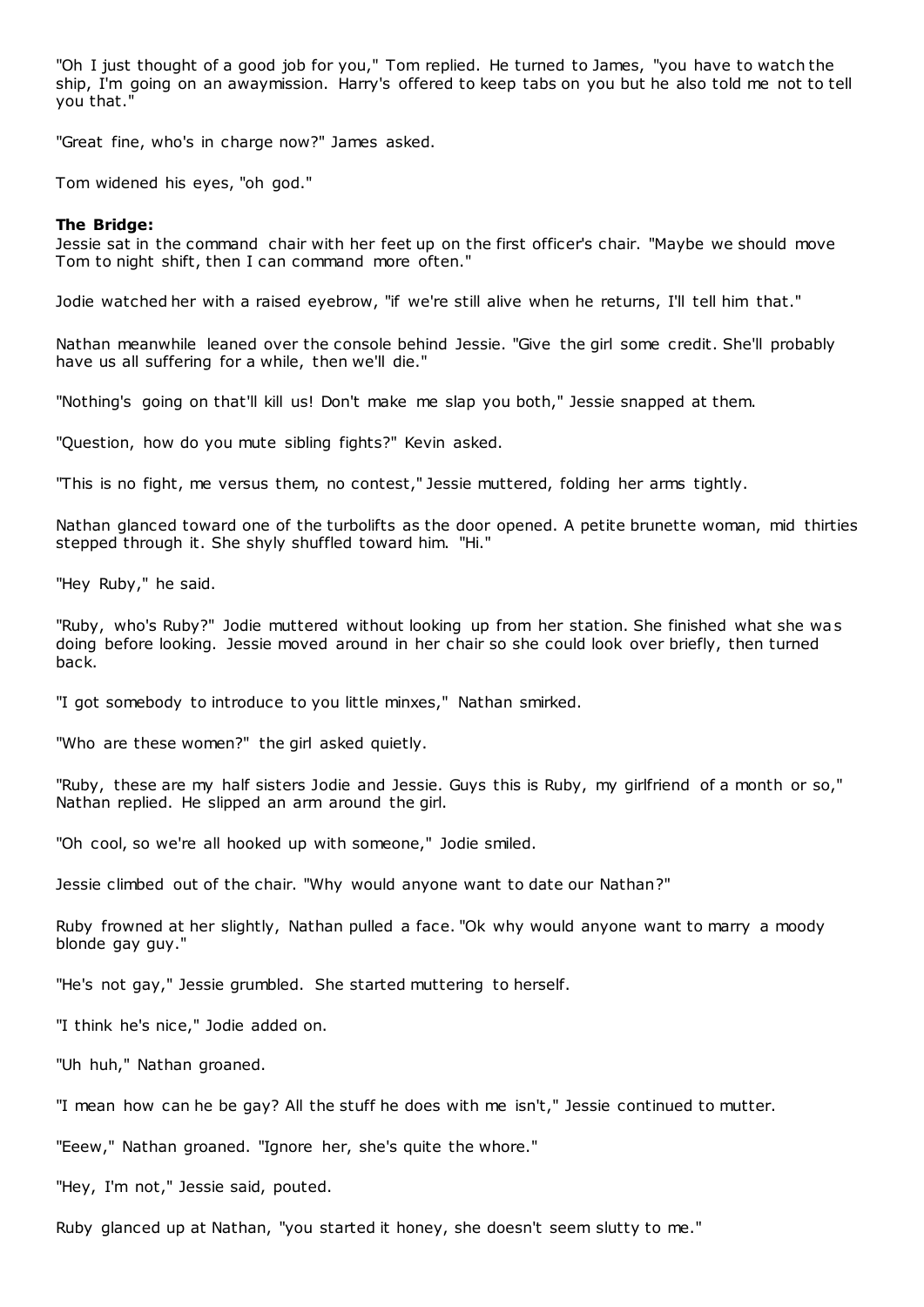"I didn't. Oh by saying her husband is gay, I suppose. It's true though," Nathan said.

Jessie growled at him, "don't make me hurt you."

Jodie smiled, "I like her, she keeps you in line. Well sort of."

"I didn't know there was a line," Nathan muttered.

"There is. It's called a sane line, and you're way off," Jodie said.

"It must be a family trait," Nathan said.

Ruby giggled behind her hand, "nothing's wrong with that."

"Aaw, you're a sweet little thing," Jodie cooed toward Ruby like she was a child. "Good spotting Nath."

Nathan looked at her with a disgusted look on his face. "Uh thanks, I think."

# **Meanwhile**

# **The Leda:**

James stepped out of a turbolift, he walked passed Craig who leaned against the wall not too far away from it. He started to walk alongside him.

"This better be good. I have to watch the bridge, and Jess is..." James said, trailing off. "Never mind, the ship's probably better off."

"With Jessie in charge? Yeah sure," Craig muttered.

"So what's the emergency then?" James questioned.

Craig stopped outside someone's quarters, James stood nearby. "Before the re-launch of Voyager, a crewmember was reported missing. They only found, um bits of him."

"Bits of him?" James said.

"Yeah, recently we've found the rest of him, and..." Craig replied. The two walked in.

Inside two Security guys and another man were hanging around a body bag. The other guy kept opening the bag a little, holding a tricorder. The two Security officers looked like they were going to be sick.

"So doc, er morgue guy?" Craig mumbled. "Anything?"

The third guy stood up with a sigh, "his hands and feet were removed, it was quite a clean cut. There's signs that he was drugged too."

"I hope they were pain killers," the first Security guy said.

"I can't tell. His body's two months old," morgue guy said.

"Meaning he's too dried out. So how can you tell that he was drugged at all when we're lacking of blood?" Craig questioned.

"Simple. It would have took a good long while to cut through the bone this way. Nobody would be able to lie still through it, if they had moved it wouldn't have been such a clean cut," morgue guy replied.

"He was paralyzed then. If it wasn't a clean cut, what did he or she use? A pen knife?" James muttered.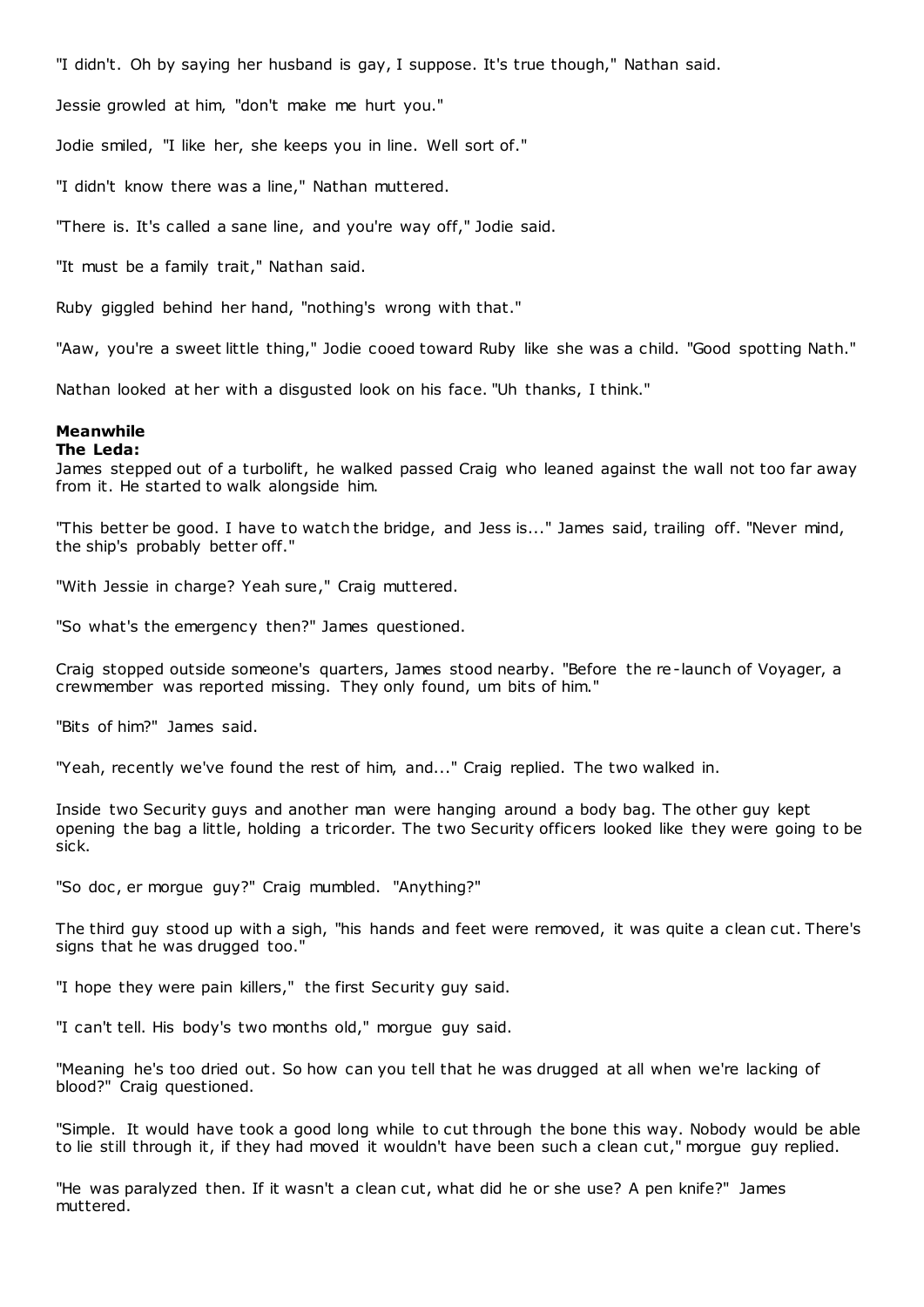"I don't know. It's not straight enough to have been a quick axe or sword swing. It's too clean to have been somebody sawing for twenty minutes," the morgue said.

One Security guy put a hand over his mouth and ran out.

"Great. The killer could be still here, or left when Voyager was launched," James said.

"Yep, that's the problem," Craig sighed.

"So I'm guessing it was the hands and feet that were found first, two months ago," James said.

"And head," morgue guy added on, nodding his head. "The cut is very similar to the hands and feet."

The other Security ran out looking a little too pale.

"Let's hope this guy was a rapist or something," James said.

"Nah those sods always get off easy," Craig said. He pulled a face while glancing toward James, he looked at him with a raised eyebrow. "Huh, a double meaning sentence. You can never do those on purpose."

James shrugged, "ok then maybe he cheated on his girlfriend with her sisters, and got them all pregnant."

"Let's be realistic, this guy was probably a saint, wouldn't hurt a fly for example," Craig muttered. "Anyway yes those parts were found in the victim's quarters two months ago. These quarters were unoccupied, during a routine inspection the body was found right here."

"So did anyone live here before Voyager joined the Leda?" James asked.

"It's hard to tell, somebody's messed with the database. Well pre-trip to the Leda anyway," Craig replied. "This is why I called you."

"Well there's a few places we can start, obviously I need to know what you've done already," James said.

"Usual. The doc here's going to get started to find any DNA samples or anything else that's useful," Craig said. "We've already got a head start on that anyway."

"Ookay how, the other body parts?" James said.

Craig sighed, folding his arms. "Yeah, but um, there's something else."

"Look as long as he still has his, you know, I'm sticking with *it cant be as bad as*," James said.

"Actually, that's the only part of him we haven't found," morgue guy said.

"Ok, this guy really really pissed off whoever did this," James awkwardly said.

"It still manages to get worse," Craig said.

#### **The Delta Flyer:**

"How long?" Tom questioned.

"Almost there, the ship's not answering hails yet though," Faye replied from the opps console.

Tom glanced back at her from the helm, then at Zare who had her feet up on tactical, filing her nails. "What do you think it'll be this time girls?"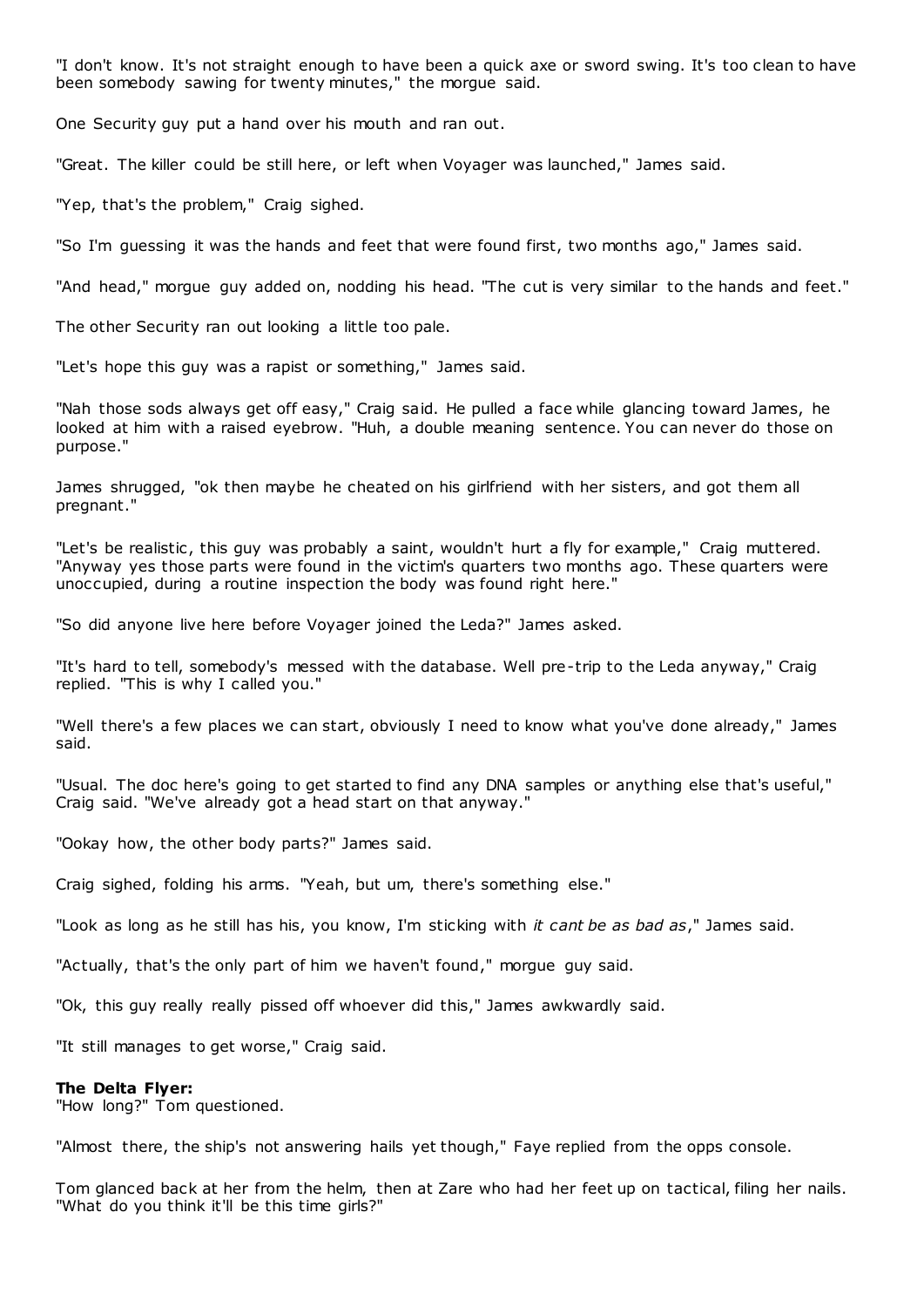"A loser eating demon, we can all hope," Zare muttered.

"That's me good as gone," Faye sighed.

Zare looked up from her nails, "oh, I was insulting Tom."

"Oh now I'm depressed," Tom sarcastically groaned. "Somebody pass me a knife so I can cut my wrists."

Zare rolled her eyes, "I'm still hoping. Why invite me along if it isn't demony."

"You never know," Faye said.

The door at the back opened, Daniel stepped in with a cigarette hanging out of his mouth.

"I'm sorry Zare. How inconsiderate and Slayer-ist of me to invite you along to any old mission which'll have no violence. At least I hope," Tom said. "Next time I'll wait until vamps and stuff are involved."

Zare groaned, "I wasn't complaining."

"Is Tom still being an annoyance?" Daniel questioned. He put out the cigarette on the console he sat down at.

"Is going for a walk in space a really dumb idea?" Zare replied.

"It depends if you have a working space suit, now quiet, I'm the Captain now," Tom said.

"You're not officially," Faye mumbled. Her station beeped at her. "Oh, there's only one lifesign onboard."

"Try hailing again," Tom commanded. "Zare, Daniel, you'll be with me."

"Can't we just beam him or her aboard?" Faye questioned.

"We should see if the ship's fixable, if not then we can," Tom replied.

"What if it's a demon attack?" Daniel asked.

"Then we throw Tom at them, this mission will be a breeze," Zare smiled.

"You wouldn't," Tom muttered. "Oh who am I kidding."

#### **The Leda Morgue:**

"Told you it gets worse," Craig muttered. He and James stood in front of another body covered by a sheet. Craig lifted the sheet off the top of the body. They both cringed at the sight of a partially decomposed upper torso, minus the head.

"We found this one in the empty quarters too," Craig said.

"How old is this one?" James asked.

"Four months," Craig replied.

"What about the rest of him?" James muttered uncomfortably.

"Nope, we haven't found the pieces unlike our other body," the morgue guy replied as he walked over to them.

"I'm guessing it's the same injuries as the last one," James said.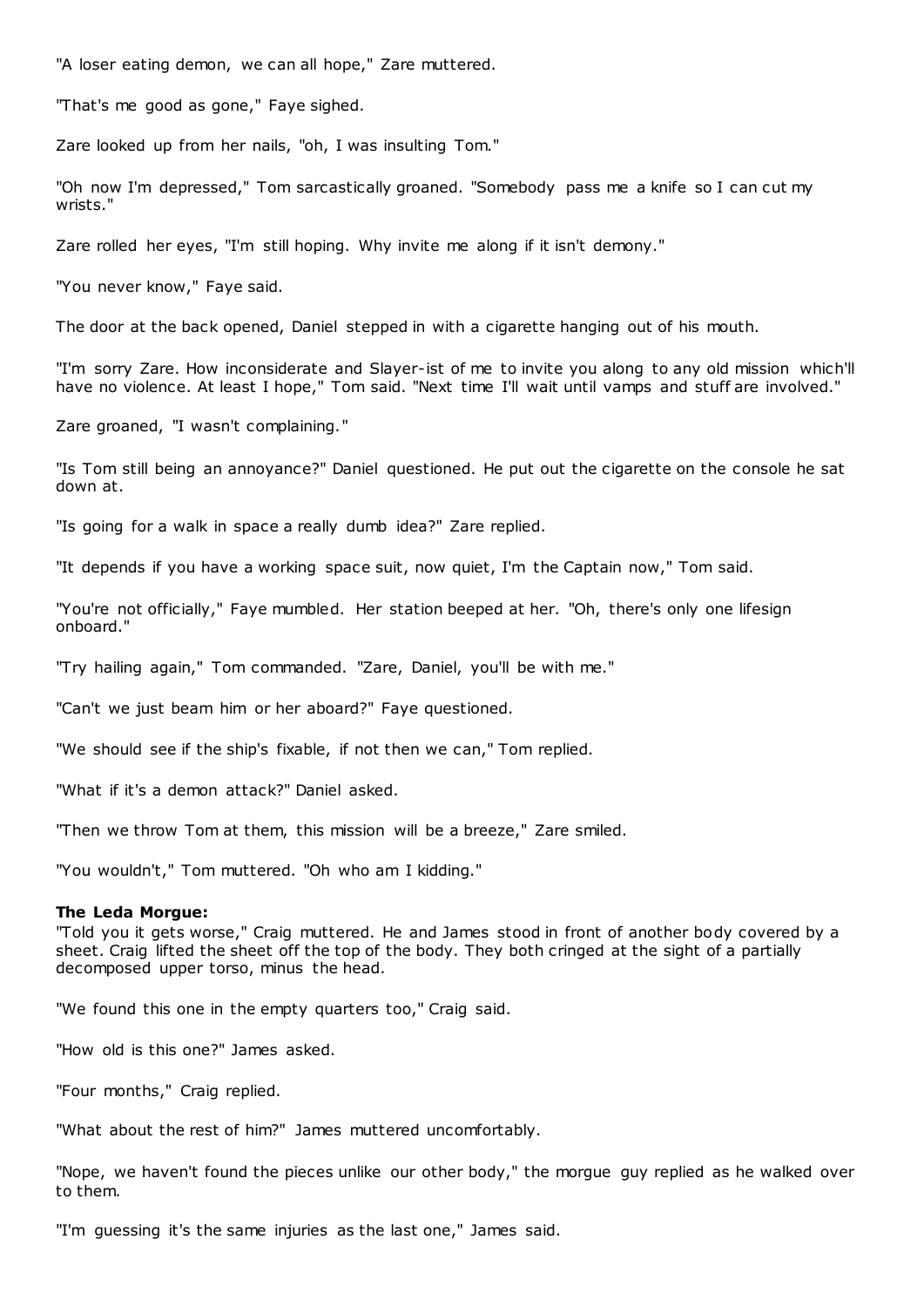"Yes exactly. Apart from waiting for the DNA results from the second body, there's nothing I can do," Craig said.

"Didn't you have any DNA samples or anything from the first guy?" James asked.

"Nope inconclusive," morgue guy muttered while washing his hands nearby.

"I don't expect much better from the second victim," Craig sighed.

"Have you tried talking to friends, colleagues, anyone who met them?" James questioned.

"Uh no," Craig replied.

"Ugh god," James groaned into his left hand. He walked out.

# **Meanwhile:**

Tom, Zare and Daniel rematerialised on an alien bridge. No people or corpses were around, consoles appeared to be working normally and there was nothing really there that was damaged.

"Where's the lifesign?" Tom questioned.

Daniel rolled his eyes while scanning the room with a tricorder. "Be patient, it's a large ship."

"This is all very strange. Where's the fires, smoke, damaged hull, heck even dead bodies would be 'nice'," Tom said while looking around.

Zare sighed, she looked down at a nearby station. Her hand rested next to the controls. "This is even weirder."

"What is?" Tom questioned.

"It's not just the bridge, the entire ship is perfectly fine except for a power surge on a lower deck," Zare replied.

Daniel walked over to stand beside her, he moved his tricorder toward the station. "That's where the lifesign is. We'd better get there."

Zare nodded, "good idea, it could be lethal, and if Tom annoys us enough we can use it." The pair quickly walked away. Tom groaned before following.

# **Voyager's Bridge:**

"Seriously Craig, it's one of the first things you do," James muttered.

Craig stood next to him with his arms folded. He rolled his eyes, "well maybe I have a serious case of not caring in the slightest... syndrome."

"You should, there's a two months apart gap, and guess what," James said.

"You said it, the killer probably didn't even stay onboard. Why else was the data on who lived in the quarters gone?" Craig said.

"That doesn't prove if she or he's here or not," James said. "Seriously why did you get picked for this job?"

"Probably cos the main thing employers look for in a Security Chief is their charming personalities," Craig muttered, raising an eyebrow.

James sighed, "do you remember when we used to be friends?"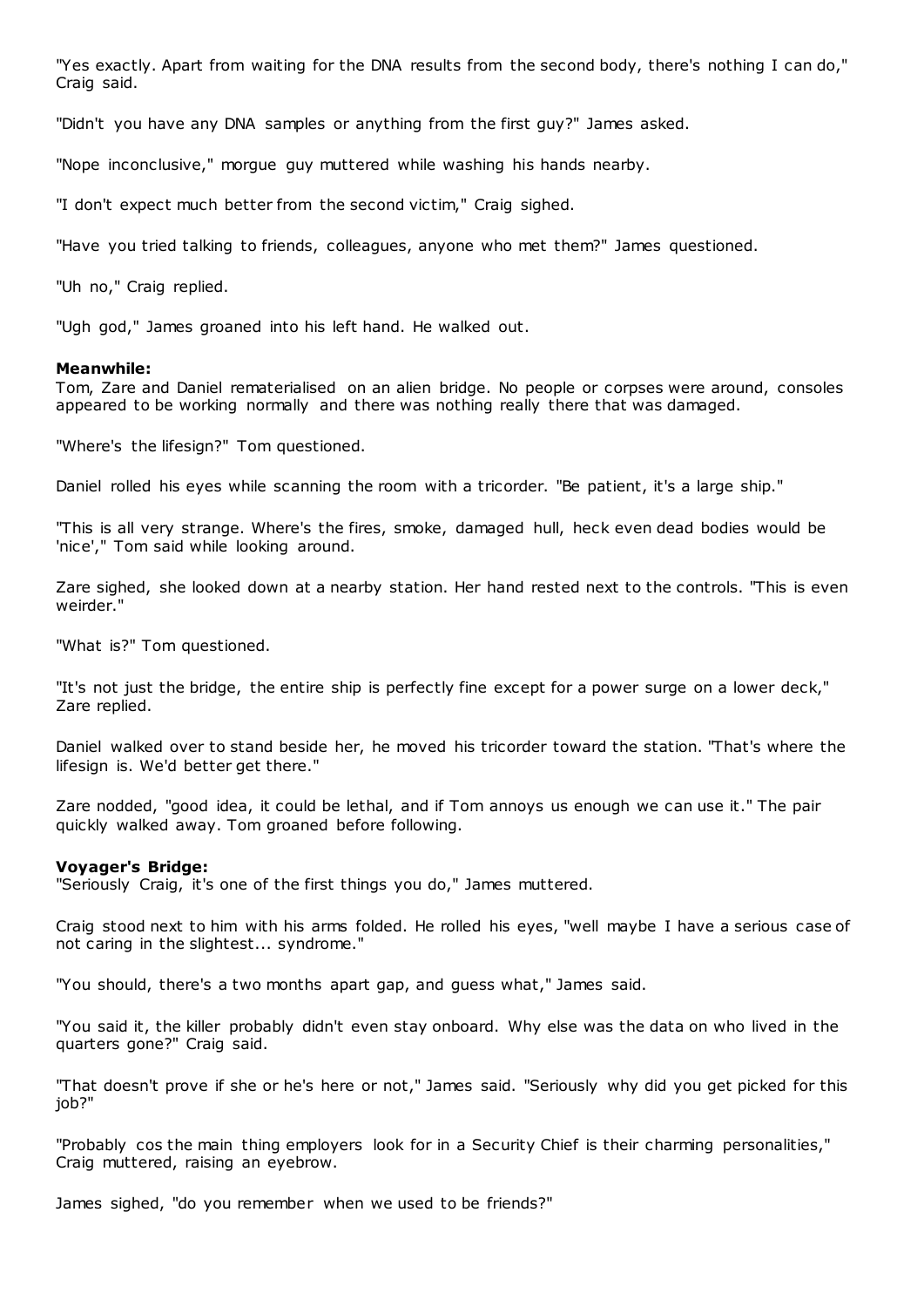"Yeah, we were just both soft as muck, childish and you were only interested in one thing; getting with Jess," Craig said.

"Soft as muck, and what?" James said.

Craig casually shrugged, "you heard me."

"What's the last part got to do with anything, it's not even true," James said.

"Oh, once Lena got into the picture that changed. You were obviously wondering what happened to us," Craig said.

"Uh no, I didn't care that you and her dated until..."

"Until you decided to be overprotective brother. That's what happened."

"That's where you're, as always, completely wrong. We only fell out cos Lena's connection with Emma, you know, did that thing," James muttered awkwardly. "You said I was your enemy when you were told about it."

Craig's eyes shifted nervously, "oh, I forgot. I thought you were just being an ass cos you liked her, and you know the rest."

"You need to sort that paranoia out," James said.

"So what then? You want us to be buddy's again? I wasn't expecting that one," Craig said.

"No I don't. I just want you to stop pretending to be me on a bad day, constantly," James said. He headed toward the Tactical station. Craig followed quickly to stop in front of him.

"Ok why the insults? You know I didn't use that program for the reason you thought."

"It wasn't intended to be an insult, it's a fact. I hate to say this but Lena liked you for a reason, and I'm sure she wouldn't like you now," James said.

"She's not here though," Craig muttered. "And who are you to judge me? I just don't care, do you really think I'd act like this if she was here?"

"We could go on like this for a while," James sighed, glancing briefly at the padd in his hands. "Crap I told Asher to meet in the office at two, not three. I'm not going to get back in time."

"I doubt the interview with a victim's friend needs two of us anyway," Craig said. "I'll handle it." He headed for the turbolift.

"Why did you even follow me here?" James asked.

"We were arguing, I didn't want to leave it so I followed," Craig replied.

"Oh yeah, well go ahead then," James said.

"I will, I wasn't asking," Craig said. He stepped into the lift.

James stopped at Tactical, Jessie glanced at him briefly with a raised eyebrow. "What was that for?"

"Oh nothing, I'm just surprised that your bickering with Craig hasn't ended up in Sickbay yet," Jessie said with a smile.

"Well we all know that's where your brother will end up," James said.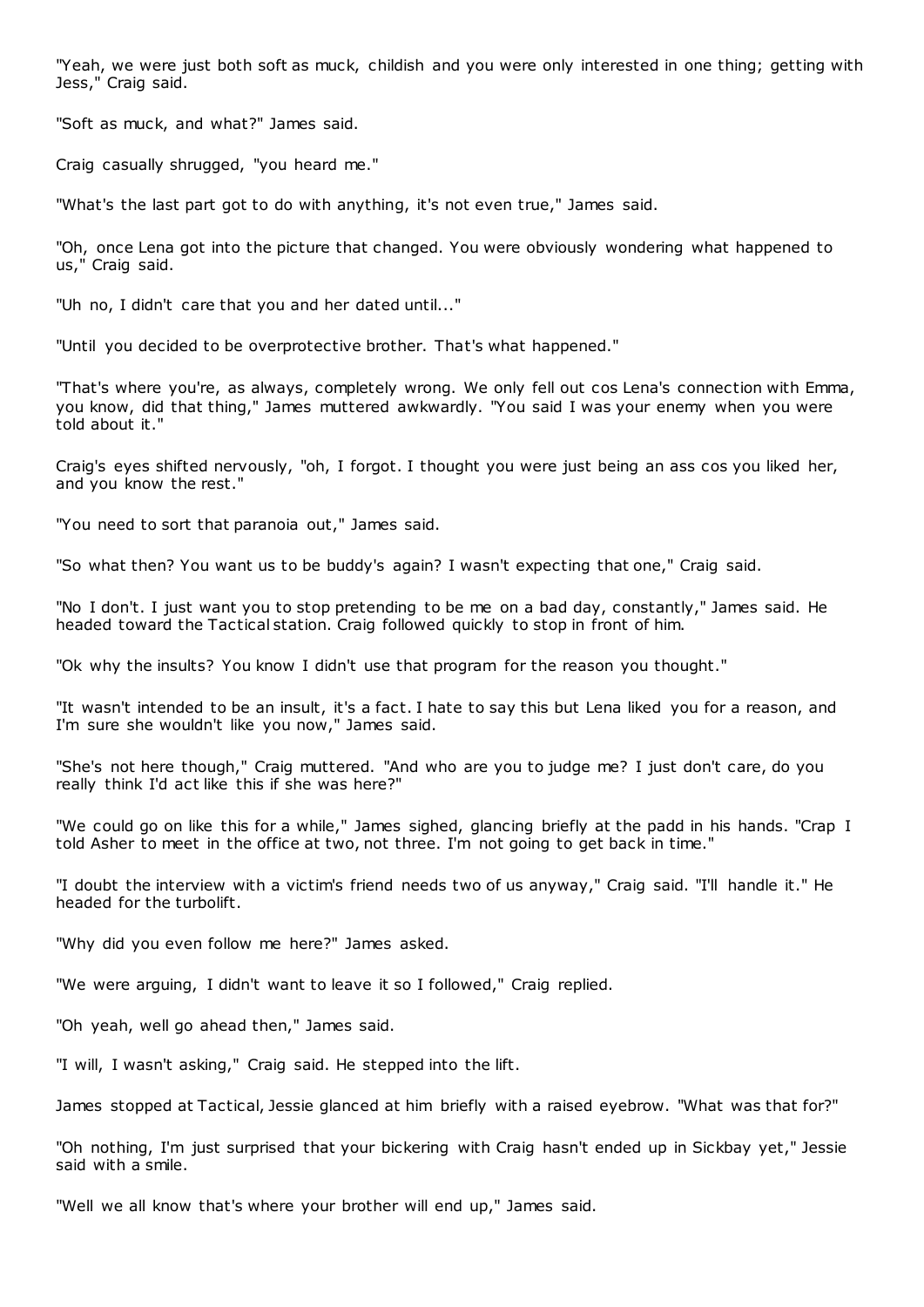"Oh come on, he hasn't done anything to you," Jessie said, shaking her head.

"Oh he's around, and that's enough," James muttered. "Seriously he's really annoying."

"I know but try not to kill him, can you do that for me?" Jessie asked, smiling sweetly at him.

James pulled a face, "ohno, don't do the 'do that for me' thing."

"Why?" Jessie asked, her smile turning into a sly one. She leaned on the console to get closer, "if it's not broken, don't fix it."

"All right, but those only last for a certain amount of time and are void when I'm really stressed," James said. He sighed before heading to an unknown crewmember at the Engineering station.

#### **The Security Office:**

Craig walked in, he decided to sit down in James' chair. A few of the Slayer trainees were studying books nearby with Wesley and Li'Chin.

"Guys has anybody been in, in the last five minutes?"

Wesley glanced over, "no, just us."

The door opened, Nathan and Ruby walked in arm in arm. "Sorry I'm late, I had to deliver a report and I got lost."

"You shouldn't let that job distract you from training," Li'Chin said.

"Ok but when I offered to do it, I had time to do it in," Nathan said. "God Jessie's strict when she's playing Captain. Lucky I left just when James took over."

Craig glanced toward Ruby, "um please tell me you're not another trainee."

"Oh no, I couldn't," Ruby stuttered quietly.

"No, she walked with me. Ruby this is one of the Security Chiefs, Craig, this is my very beautiful girlfriend Ruby," Nathan said.

Ruby giggled slightly, "you don't mean that. Boyfriends always overexaggerate."

"Sometimes they don't need to," Craig muttered. He tapped his commbadge, "Anderson to Asher."

In: "I'm sorry sir, I'm stuck in Engineering. I'll be another ten minutes."

"That's ok, I'll come by," Craig said. He walked out of the office.

"Is that the brother in law or..." Ruby asked.

"No, he's the other one," Nathan said. "What did I miss anyway?"

Wesley sighed, "we've been studying vampire habits."

"Great, mind if she listens?" Nathan questioned while taking a seat with the others.

"I suppose," Wesley replied.

#### **Meanwhile:**

The awayteam walked slowly into a small engineering room. Right in front of the core stood a large squarish shaped white portal. The team split up to walk around it, Daniel started to scan it.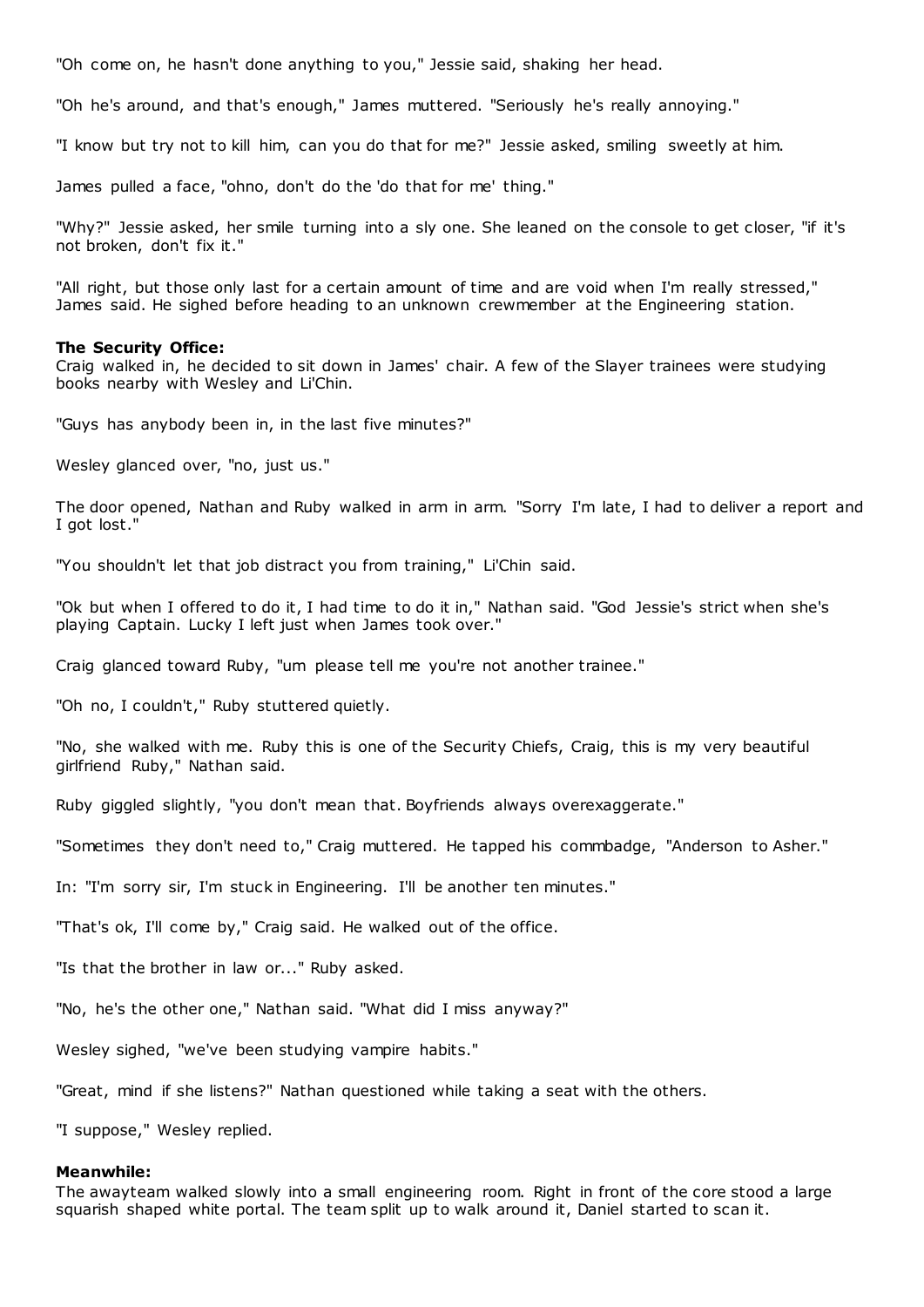"I wouldn't go near it, it will disintegrate anything biological," Daniel said.

Tom rolled his eyes, "yes my first instinct was to run into it. What kind of idiot would purposively run into a glowy white portal thing." Somebody pushed him to the ground as they ran passed. Daniel and Zare turned around just in time to see an alien jump into the portal and disappear.

"That kind of idiot," Zare said.

Tom tried to get back up, Daniel helped him but he tried to drag him up more than anything else. "I don't understand what just happened here," Tom muttered.

"It seems like you were in the way of a suicide attempt," Daniel said.

"That was pretty strange," Zare said.

"These readings do seem familiar to me, I just don't know why," Daniel muttered.

Zare glanced at the tricorder, "it looks like something I've seen as well."

"Oh well, must be something supernatural. Since the person we were here to rescue is dead, how about we go home," Tom said.

"Sounds good," Zare sighed.

The team headed back the way they came. Just as Tom went through the doors, the rift suddenly changed to a dark red colour. Zare and Daniel stopped to look toward it. The door Tom went through shut on it's own.

"Hey," Zare grumbled. She stepped forward to open it again, but a red field blocked her.

"This isn't going to end well," Daniel muttered as he stared toward the rift. Zare turned back around to see different kinds of large demons come through the rift.

"Ohno," Zare groaned. "It's one of those rifts. They cause hallucinations that always end the same, the victims commit suicide by jumping into it. Once they have enough, the doorway's open on the demon's end."

"So how come we can't get out?" Daniel asked.

Zare shrugged her shoulders, "beats me. But for example if the ship had two hundred crewmembers, we'd get the same amount of demons."

"Well that's not too bad, I was expecting you to say it would be doubled or tripled," Daniel said.

#### **Engineering:**

Craig and another mid twenty's man were busy talking beside the station nearest to the main entrance.

"Yeah he was a good bloke, lots of friends. He was a very good Engineer, he used to work over there," the man pointed toward the consoles on the other side of the warp core.

"Did he, well when was the last time you saw him?" Craig asked.

Asher frowned, "um, it was before Voyager joined us. Sorry I'm not 100% sure."

"Do you know of anyone who'd wanna hurt him?" Craig asked.

"Only guys from school but none of them are onboard," Asher replied. "Can I ask what this is about?"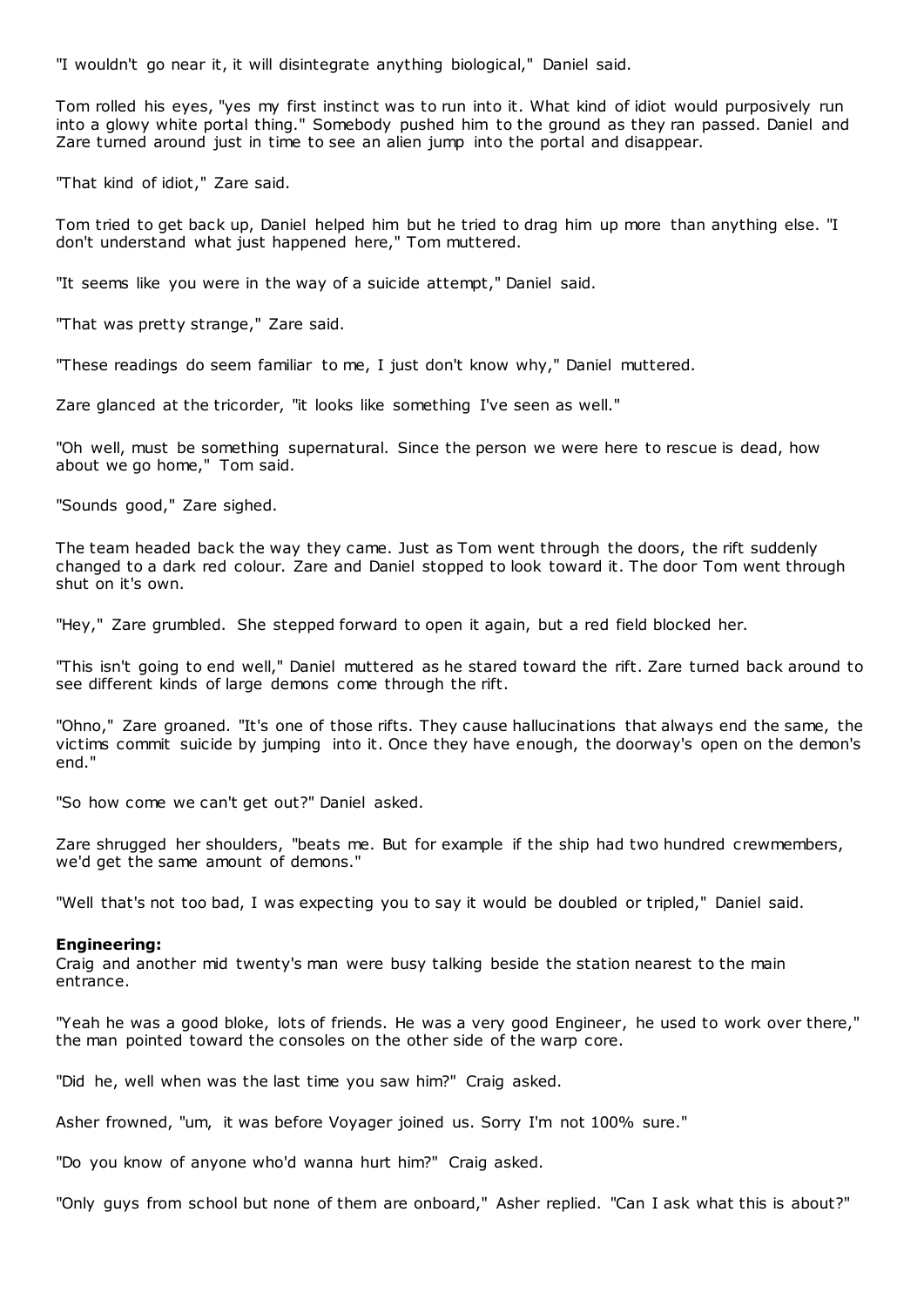"He's been murdered," Craig muttered.

"Oh god, no, no," Asher mumbled, turning away slightly. "No, even those guys wouldn't go that far."

"How far would they go?" Craig asked.

"They're morons but they're not that stupid. Once the fights they started got too violent, they backed off. There's no way anyone would have wanted to hurt him like that," Asher said.

Craig sighed, "everyone's said the same thing, must have been a random."

"What exactly happened?" Asher asked.

"I don't think you want to know. We have talked to three other guys, and a girl he worked with," Craig said.

"Yeah Angela, she used to hate her," Asher said.

"I was wondering if there's anyone else you can think of... wait, who hated who?" Craig questioned.

"Oh his girlfriend, she was always accusing him of cheating on her with Angela. That girl was always on his back. She probably saw him last, no doubt," Asher replied.

"Why's that?" Craig asked.

"Oh, those two were inseparable," Asher replied.

"Do you know her name?" Craig asked.

Asher sighed, "no, I'm not good with names. It was something like Lucy, no Rosie. No, sorry."

"Great, thanks anyway," Craig muttered.

#### **The Security Office, Voyager:**

James now sat at his desk, opposite another guy. A second one stood behind him, arms folded. Amy was busy playing beside James as usual, except she had what looked like overhead headphones on.

"No, he was a great guy. He was always up to partying, holodeck, you know, nobody didn't like him," the guy in the chair said, looking back at his friend.

He meanwhile frowned, "why is that kid wearing headphones bigger than her head?"

"She can still hear with the small ones," James replied with a slight groan.

"Why bother, it's not like we were there when he died," the standing guy said.

"You guys are known to drink too much, sleep around, treat women like crap. I don't want her hearing what your murdered friend got up to," James muttered.

"Like crap, that's bull," sitting guy said.

"Hey, a kid that young wouldn't understand some of that stuff anyway," standing guy moaned.

"Besides aren't you from around Newcastle-ish area anyway, she's probably already heard you," sitting guy said.

"Ok if we're being stereotypical Geordie guys then great, stand still and don't scream while I beat you for information," James said, smiling slightly.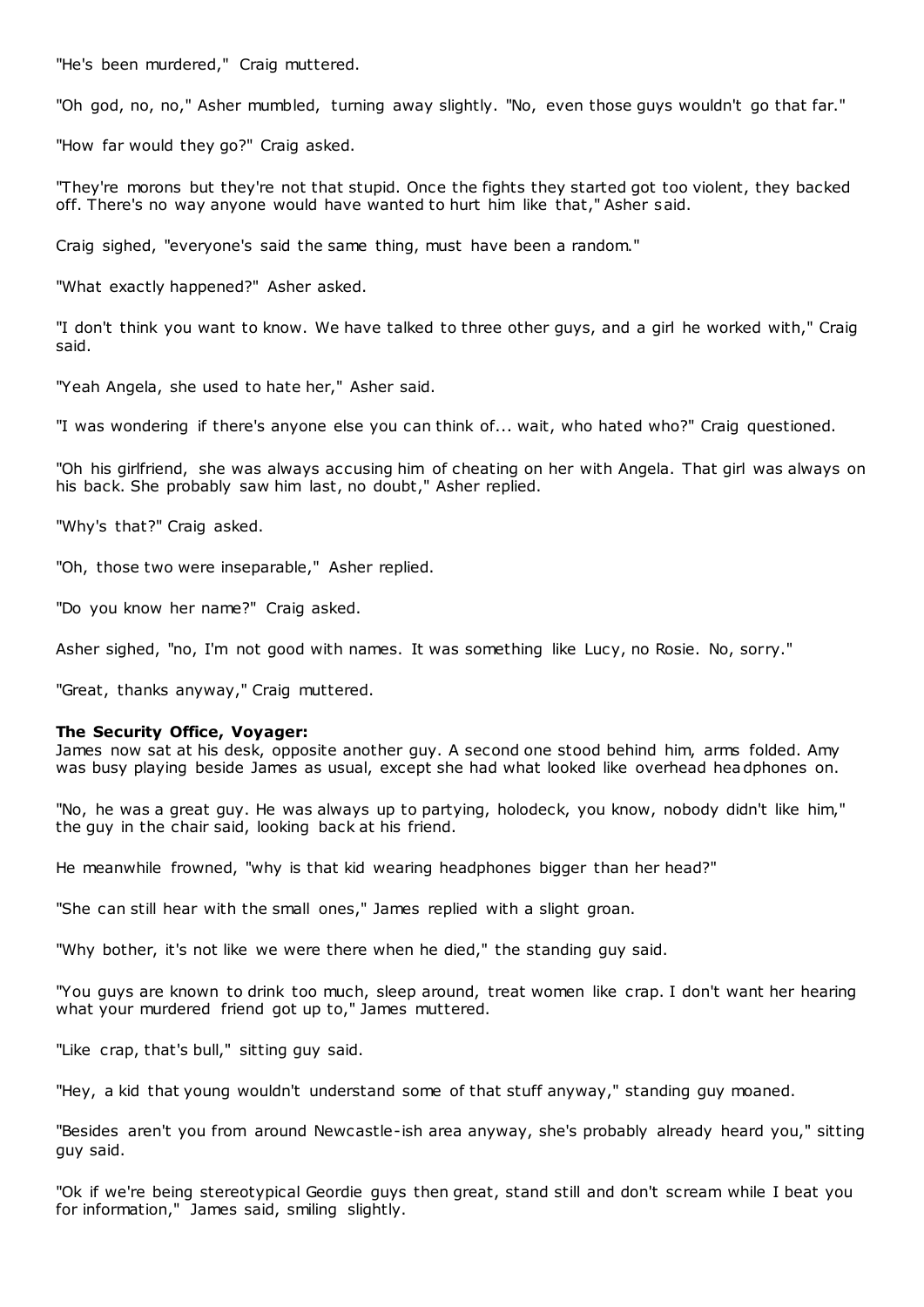The sitting guy's eyes widened, he scrambled to his feet. "Oh, now I know where I've seen you. You went to my school."

"Oh so I've already beaten you then, shame," James said.

Standing guy nodded, "lots of times. You threw me into Zack's face."

"Oh when I," James said, about to slowly clap his hands together. "With your heads right. Yeah that was fun."

"How come you've got a daughter anyway? Oh, did you and your boyfriend adopt her?" standing guy asked.

James raised an eyebrow while sitting back in the chair. "Some people just don't change, do they?"

"Looks like you have, we're not in Sickbay yet," sitting guy said, sounding hopeful.

"No not really," James muttered, he stood up quickly just to startle them. The standing guy backed off a few steps.

"Um I'm surprised you didn't recognise Zack when you saw his body," sitting guy said.

"Well his head is missing," James said.

"Oh ew," sitting guy mumbled. "What about the name then?"

"No, I referred to every guy I knew as *annoying piece of crap*, you each had your own number to go on the end," James said.

"Neat, I think," sitting guy said.

"Now I really find it hard to believe that Zack didn't have any enemies," James said.

"Hey Zack always did as he was told, he wasn't actually a bad guy. He just liked the ladies as all, couldn't get enough," standing guy said.

"Whatever," James groaned.

The door opened, Jessie walked in. "Ugh never again." The men all looked toward her. "Ok, this can't be good."

"Uh who's in charge?" James asked.

"Harry technically, he's constantly on the viewscreen," Jessie replied, eyeing the other men with nervous eyes.

"Woah Jessie?" sitting guy asked. "Still as gorg as ever I see."

"And my day keeps getting better," Jessie muttered.

James rolled his eyes, "tough, not you Jess, him."

"I gathered," Jessie said. She edged closer to Amy, keeping her eyes on the guys. She eventually looked down. "What the?"

"Oh I didn't want her to hear anything," James said.

"Yeah good idea," Jessie said. She knelt down to pick Amy up, then she stood back up. The two guys glanced at each other in disgust. "You don't mind if I take her to the bridge?"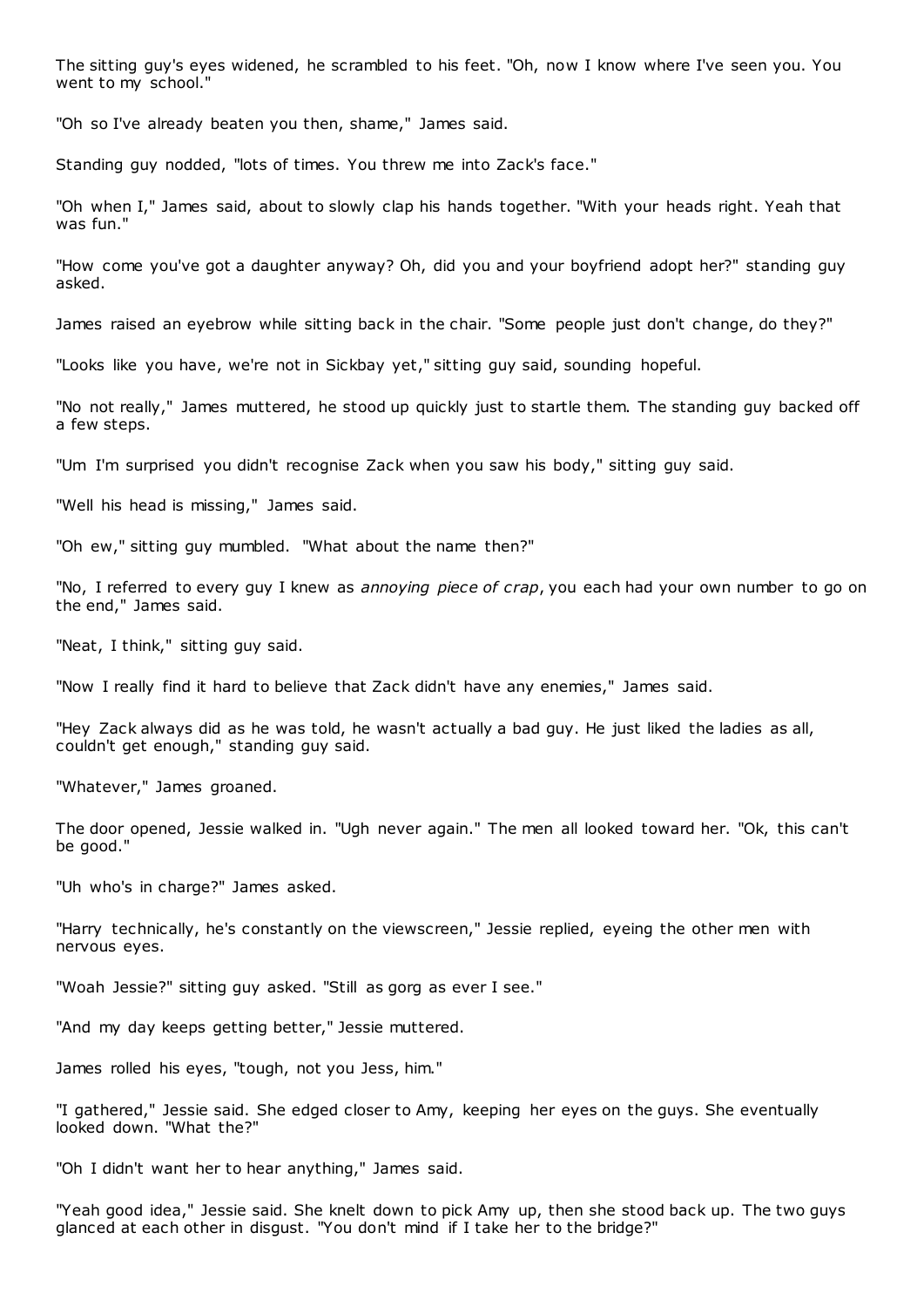"Nah, then she won't have to wear the headphones anymore," James said.

Jessie carefully removed the headphones from Amy's head, "hello sweetie." She gave her a little kiss on the cheek. "Do you want to spend the rest of the day with mummy?"

Amy glanced at James briefly, "daddy too?"

"Mummy?" standing guy muttered.

"Daddy?" sitting mumbled. "I knew there was a reason I hated you."

"Um I still don't know the reason why you never liked me," Jessie mumbled.

"Um Jess, he meant me," James said.

"Oh, still why?" Jessie asked while trying to stop Amy pulling strands of her hair.

James sighed, "cos like a lot of the guys at school, he really likes you."

"I hate to know what he does to people he hates then," Jessie pouted.

"Oh that reminds me," James said. He walked around the table to stand with the guys. "I've got a couple of years to make up for." Before they got the time to react, they were both dragged out of the office.

Jessie shook her head, "and they say boys change after they leave school, utter crap."

Amy giggled, "utter cwap."

Outside, already one of the guys was lying on the ground unconscious. The one who was standing earlier tried to escape, he was pushed into the wall.

"Look I was just a lackey like Zack," he stuttered, pointing at his unconscious friend. "He was the one who kept abusing Jessie while you were gone."

"Ok ok, I'm not as punch happy as I used to be," James said.

Damien walked passed holding a pot of yogurt, he burst out laughing as he walked around the corner. The two men heard him mutter, "bloody priceless."

"Shut up!" James snapped. He turned back to the guy. "Just tell me the truth about Zack, who hated him? Tell me and you can go."

"It's true. He's a good guy, his only weakness was his love of women. His girlfriend hated that," the guy said.

"His girlfriend?" James said.

"Yeah, oh she was a nutcase," the guy said. "She'd act all sweet and nice around him, but she was a right cracker. And not in a good way."

"Really, what kind of crazy was she? Hyper, moody, homicidal?" James questioned.

"Oh no, moody's the best one. She always scowled when he wasn't looking, she always wanted him all to herself. She'd make him cancel plans with us, you know the typical possessive type. We haven't seen him for like five months," the guy replied.

"But she wasn't psycho or anything?" James asked.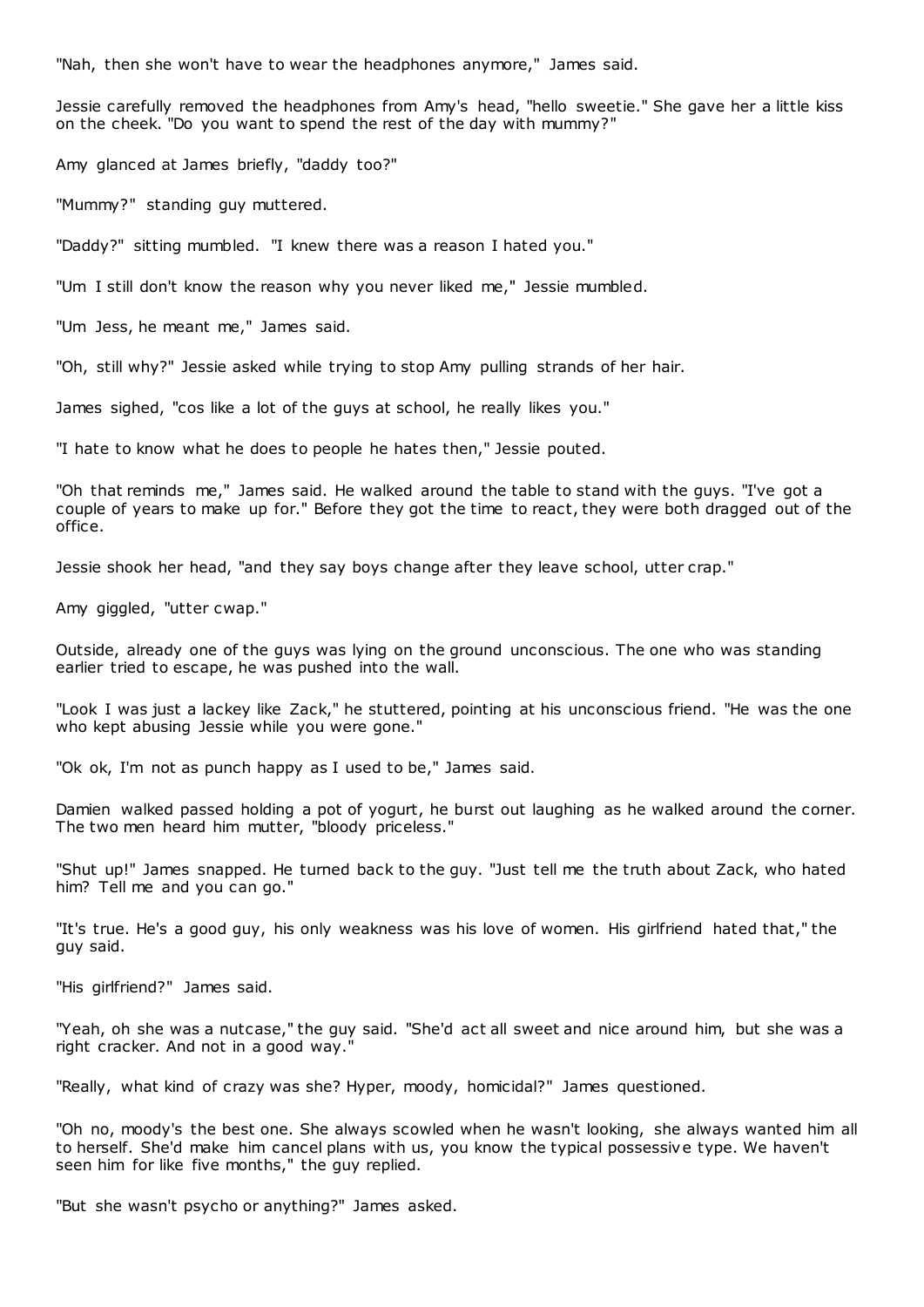"Hell no. She was mad, but she wouldn't have been able to hurt him even if she wanted to. She was just a little soft thing," the guy replied.

James groaned, "fine, go." The guy ran off down the corridor, leaving a smoke double of him behind. "Huh, he's a fast runner."

### **The Leda Morgue:**

Craig glanced at the morgue attendant by his side in disgust. He picked up a big sloppy sandwich and took a huge bite out of it, it was dumped on the plate sitting beside the man's body.

"How are you going to find someone as sick as you to work in Voyager's morgue?" Craig questioned.

"I'm not ill," morgue attendant mumbled with his mouth full.

"Whatever. Have you found anything?" Craig asked.

"Nope but a crewmember did find body parts in his quarters," morgue attendant replied.

"Nice, is there anymore details than that?" Craig asked.

Morgue attendant lifted a padd, licking the crumbs off his lips. "The guy just moved in, he found them in a cupboard."

Craig sighed, "what about the DNA?"

"Nope," morgue attendant said.

"That can't be. The killer had to have touched him," Craig said.

"If they did it must have been with gloves or something," morgue attendant said.

"Of course but what about traces of hair, crap like that?" Craig questioned.

"Um actually," morgue attendant mumbled. He dashed over to the other side of the room. "Not sure."

"Ugh, don't tell me. You were only hired cos no-one had the stomach for this job," Craig muttered.

"More or less. The only reason I didn't check for other DNA samples is cos I've been rushed off my feet today, what with interviews and such," morgue attendant said. "I've only had one volunteer and well, she doesn't even know what a cadaver is."

"What is a cada... Let me guess, it was Yasmin," Craig said.

"Yes," morgue attendant replied. "Paris has volunteered somebody else."

"Um ok, who?" Craig asked. He shook his head, "never mind. Just tell me when you find something else."

### **The Delta Flyer:**

"It sounds to me that it became demon central in there," Tom said.

Faye frowned, "how do you know?"

"I heard a lot of growling, fighting and Zare swearing a lot. So yeah, unless she and Daniel like growling while fighting and the two came to blows," Tom said.

Faye rolled her eyes, "all right, shut up. What do we do about it?"

"Well are you sure you can't beam them out?" Tom asked.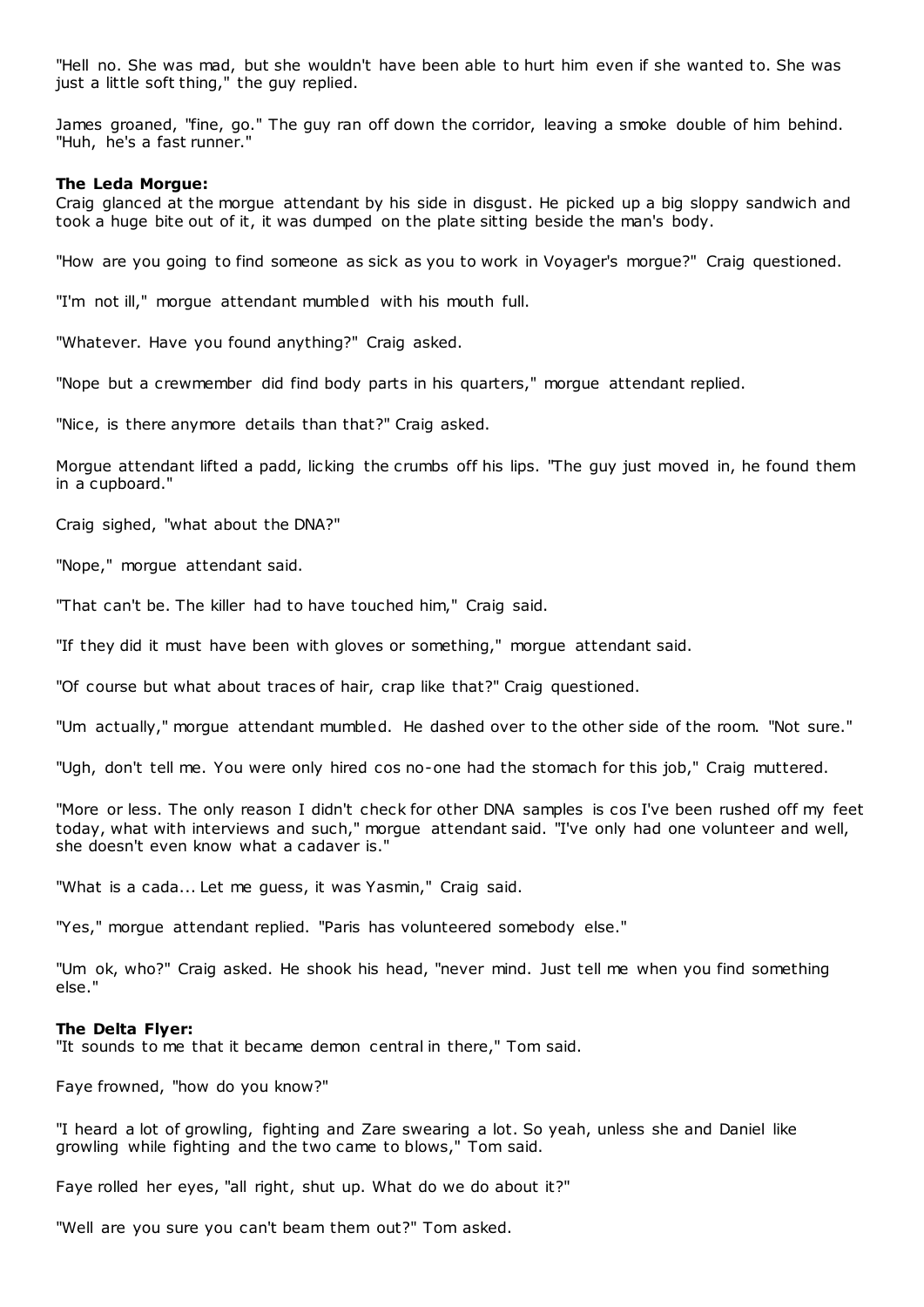"No, let me try again for the thirtieth bloody time," Faye grumbled.

The demons in the alien's Engineering room all gathered around the warp core. Zare and Daniel remained under guard of a couple of demons, both looking a bit beat up.

"Ok what are they doing now?" Daniel asked.

Zare growled at him, "I know you have amnesia but for god's sake, it's been two years."

"I can't possibly re-learn everything in that time," Daniel muttered.

"Ugh it's nothing we need to worry about right now," Zare said. "We should worry about what they'll do when they're finished."

"Won't they try to open up their portal again to let more demons in?" Daniel questioned.

Zare sighed, "bingo. If we destroy this ship, it'll stop it." She glanced at their guards. "Hopefully once we get that field down, we can beam out of here. The Flyer can easily destroy this ship once we're off. Any ideas watcher boy?"

"No I don't even know where that shield comes from," Daniel muttered.

"Me neither. There's about twenty of them left, we could just kill them," Zare whispered to him.

Daniel smirked, "I have no problem with that. What do you have in mind?"

"I was thinking of asking them to lunch, but if you have any better ideas," Zare said, looking briefly at the demons watching them.

"If we kill the guards as discreetly as possible, we might have a shot. Otherwise it might get a bit messy," Daniel whispered.

"Agreed, but how are we going to do that quietly?" Zare asked. Daniel smiled at her.

# **Meanwhile:**

Jessie sat at a table in the Mess Hall, impatiently drumming her fingers with a plate of food in front of her. James walked over with a cup in hand. "Still not here yet."

Jessie sighed, "no, typical."

"Your lunch's going to be long cold by now," James said.

"I've already recycled and re-replicated it three times," Jessie muttered.

"If you want I can sit with you again," James said.

"It's ok. If they're not here in five minutes I'm going back to the bridge," Jessie said. She glanced down at her plate, "ok I mean, I'm starting on this anyway. Besides there's a nasty murder mystery to solve."

"Yeah I think I'm onto something, maybe, I dunno," James said.

"You'll figure it out, you usually do," Jessie said.

"Thanks for the vote of confidence, but I'm thinking of dumping it on Craig if my theory's proved wrong," James said.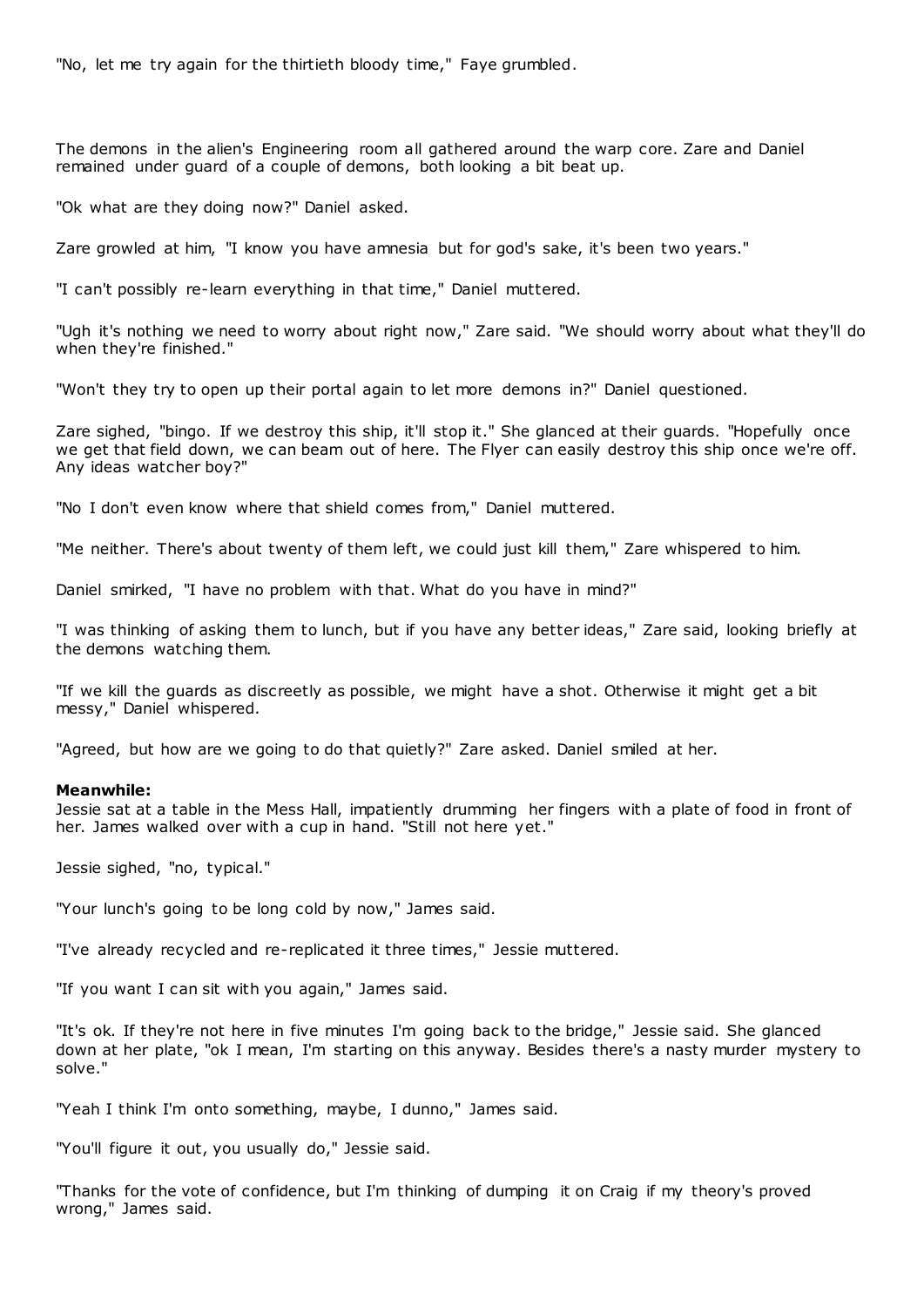Jessie shrugged, "well it was his mystery to start with."

"True. I'll see you later, have fun with Mr Pain in my Ass," James said, he headed out.

"Wow he's running out of insults," Jessie muttered to herself. She looked toward the other door. Nathan and Ruby just then walked through them. They stopped at Jessie's table. "You're late."

"Yeah sorry, well, you know," Nathan said, smirking at Ruby. She smiled back.

Jessie pulled a face, "how sweet, not."

"You're one to talk Jess," Nathan said. "Ruby, I'll get our dinners. You and Jess, I dunno, be girly." He walked toward the replicator.

Ruby uneasily sat down opposite Jessie.

"So uh, how long have you and Nathan known each other?" Jessie asked.

Ruby shyly looked toward Nathan, "about a month and a half."

"Just as long as I have then, more or less," Jessie said.

"You're all he talks about sometimes," Ruby said. She looked back towards her. The shy look in her eyes were gone, the look she was giving her made her uneasy.

"Well the man's just found his long lost sisters, only natural," Jessie muttered.

Ruby stared coldly at her, "I don't think we should do these get together's anymore."

"Um, this is only our first and..." Jessie said.

Nathan appeared in between them holding two plates. "Won't yours be cold Jess?" Ruby's face quickly softened, she looked up at him. He put the plates down.

"Yeah, it was cold," Jessie mumbled, staring toward Ruby. She just looked down at her hands shyly. Nathan sat down in between them. As he looked down to tuck into his meal, Ruby looked back up at Jessie, her eyes all dark and unfeeling.

### **The Leda Morgue:**

"Ok so what interesting qualities could you bring to the job?" morgue attendant nervously asked.

"Well if we're swamped with too many bodies, I can possess one," Damien replied. "It would also be good if it's boring, nothing to do. I can scare you."

"Ookay," morgue attendant said. "So you don't have any problems with dead bodies then."

"Only when they keep coming back to life no matter how many bloody times you kill them," Damien muttered angrily. "Damn you Justin."

"That's um, not what I meant. I mean are you squeamish, can you handle seeing them?" morgue attendant asked.

"Squeamish? Well yes, when you're limited on who to possess and it ends up being a Justin lookalike, eugh," Damien replied, shuddering slightly.

"Um," morgue attendant mumbled.

"Look I think I failed the interview at the start, so stop wasting my time," Damien groaned, rolling his eyes. "If I wanted the job I'd lie like everyone does at interviews."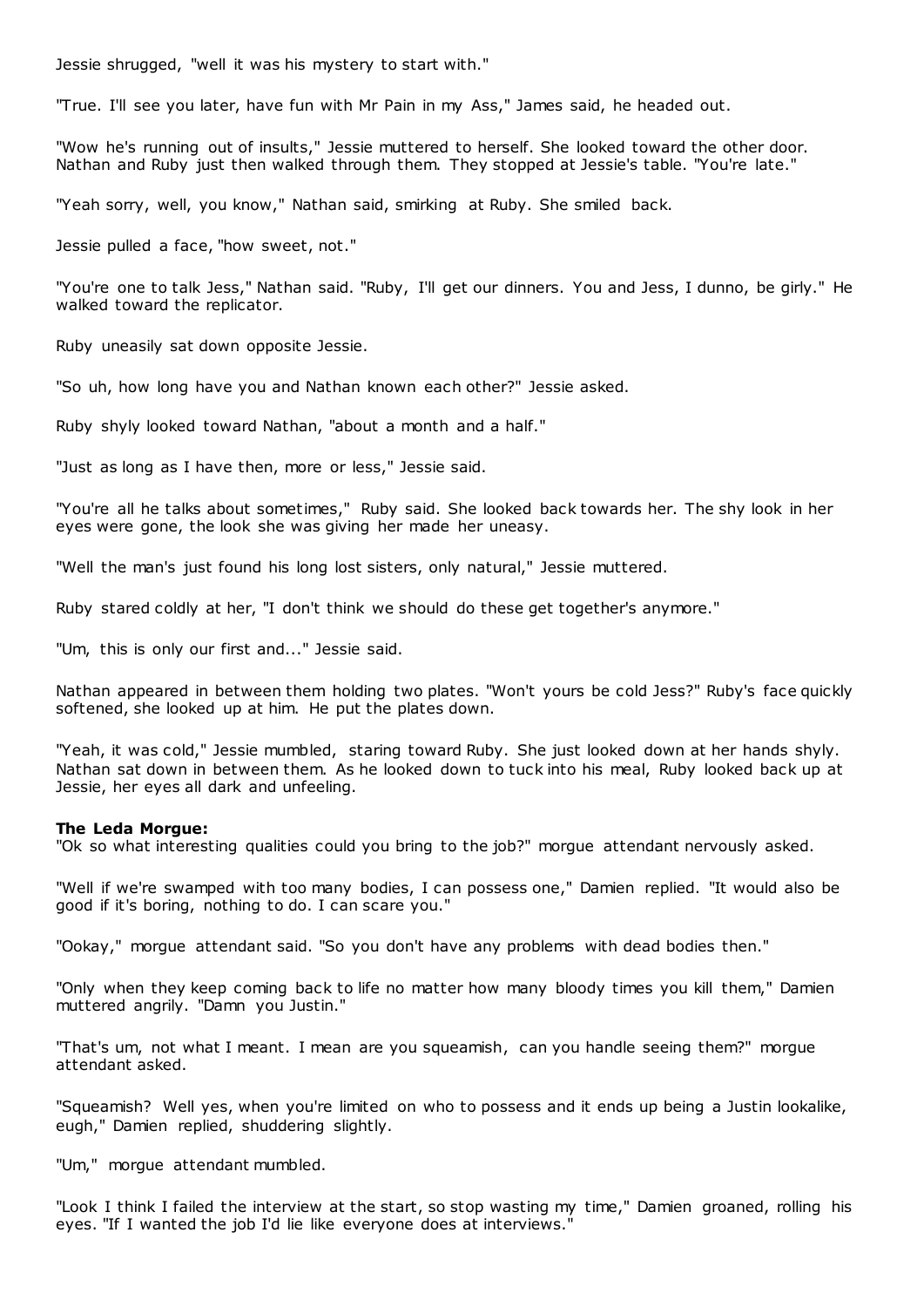"Actually considering you're the best so far," morgue attendant said.

"Well of course I'm the best, what's that got to do with the job interview?" Damien asked, sounding confused.

The morgue guy sighed into his hand.

# **Sickbay:**

Jodie stood with her mouth wide open, her eyes wider than usual. Doctor Jones sat opposite her at his desk. "Jodie I understand this is difficult but, are you sure you're ok?"

"Mmm hmm," she sighed. "Gotta go."

"I suggest that you talk to your sister. She might be able to give you some advice," Doctor Jones said.

"I guess, thanks," Jodie muttered. She headed outside. As soon as the door opened, she bumped into Ruby.

"Is there a problem?" she asked.

"Yeah, I mean no. It's ok," Jodie mumbled. She began walking down the corridor. Ruby followed her but kept behind her by a few steps.

"I suppose you think it's cute of me to ask."

"No, just nice of you," Jodie said, still not looking there at all.

"Ok is it my voice then, my height, the way I look?" Ruby asked.

Jodie stopped in her tracks looking confused. "Um what do you mean?"

"You said I was cute, like I was some sort of helpless annoying child," Ruby said.

"Oh that. Look I'm sorry I offended you," Jodie said. She turned around to face her. Ruby stood directly in front of her, staring with a deadly look in her eye. "Really Jess will tell you, I say stuff different to people. I only said it cos you seemed like a nice girl for Nathan."

"And how would you know what, you've only known him for five minutes?" Ruby said, her eyebrow twitching.

Jodie frowned, "uh, I'm a great judge of character. Excuse me." She turned to walk away again.

"Maybe you should judge yourself once in a while," Ruby said.

Jodie turned back, "what does that mean?"

"People who always judge at first sight usually don't know themselves," Ruby replied. "Those are usually the types that enjoy butting into other people's business."

"Ok I said I was sorry even though I was paying you a compliment. What's your problem?" Jodie demanded, folding her arms.

"I've already made that clear," Ruby replied.

Jodie stepped closer so they were only about an inch apart. "God you're crazy, would you prefer it if I insulted you?"

"I'd prefer it if you shut up for once, and keep away from Nathan," Ruby muttered.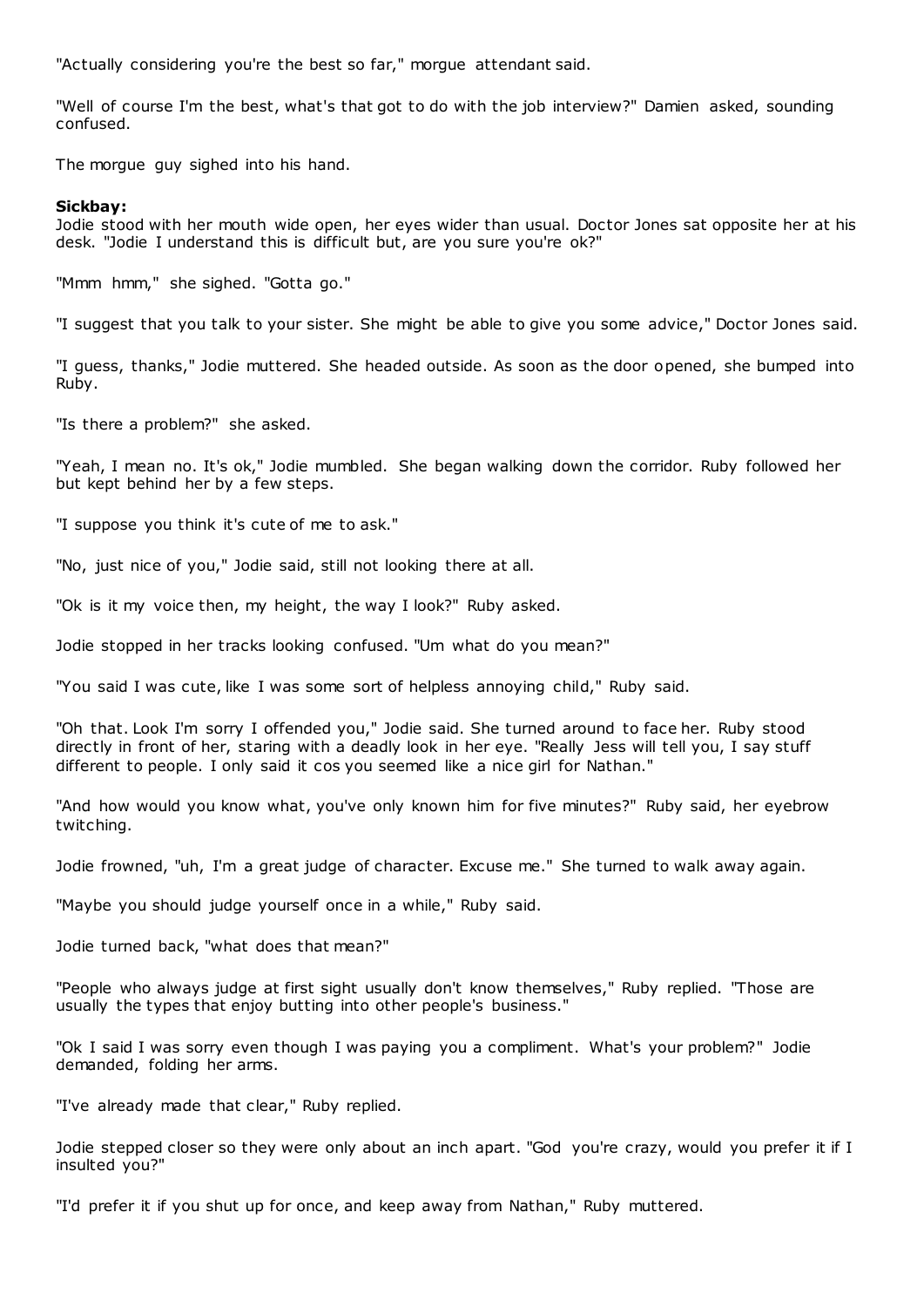"Why should I?" Jodie snapped.

"He doesn't need you does he? Plus I don't want to hear your screechy, child-like voice going 'aaw she's a cutie' for the rest of my life," Ruby said.

"Right that's it," Jodie growled, she pushed Ruby roughly. Her eyes widened in anger so she pushed straight back.

Jodie screeched angrily as she lunged for her. The two were soon in a typical c at fight; pulling each others hair, scratch slapping and annoying girly screams that go with it. Of course a couple of the guys that like to watch that stuff stopped to watch. A few other people stopped just out of curiosity. However it didn't take long for Jodie to get the much smaller girl in a head lock. Ruby grabbed a big chunk of hair and pulled hard. With her other arm, Jodie did the same to her. The two screamed as they each pulled harder.

"Stop it you crazy bitch!" Jodie screeched.

"No! I will if you let go of me!" Ruby screamed back.

"Fine, on the count of three," Jodie muttered. "One, two, three." Ruby stamped her foot on Jodie's as she let go, she ran off down the corridor. Jodie growled at where she once stood. All the disappointed guys continued on their way.

## **The Mess Hall:**

Nathan and a few of the Security Slayer trainees stood next to the kitchen, holding drink glasses.

"So the vampire lessons, what did I miss?" Nathan asked.

Onlan briefly sipped at his drink, "the usual rubbish on how they probably weren't created, the Masters, how they died. We had just started on the goons when you walked in."

"I still don't get those guys," Nathan said. "Was Frenit one?"

"Nobody knows, he probably just had a lot of fighting experience," Leesa replied.

"He's ancient history now, no worries. Same with the Masters," Onlan said.

"So what was the point in learning about them?" Nathan asked. The others shrugged.

Jodie marched through the nearest doors, and toward the group. "Nathan, we need to have a word now."

"Unless a 'word' is a drink, I'm not interested," Nathan said, smirking at the others.

Jodie growled, she dragged him away by the arm. "I'm not in the mood for bad humour Nathan."

"Ok fine, what's the matter?" he asked while pulling his arm away.

"Your girlfriend, is nuts," Jodie said slowly with her eyes wide.

"Well she'll fit right in with the family won't she," Nathan said.

"Not that kind of nuts," Jodie grumbled. She gasped and pointed at him, "you're not marrying her are you?"

"No, it's barely been two months," Nathan replied. "But you never know, we're already living together and she's perfect for me."

"Oh yes, she's perfect for you," Jodie laughed, then her face turned completely serious. "You're both psychos."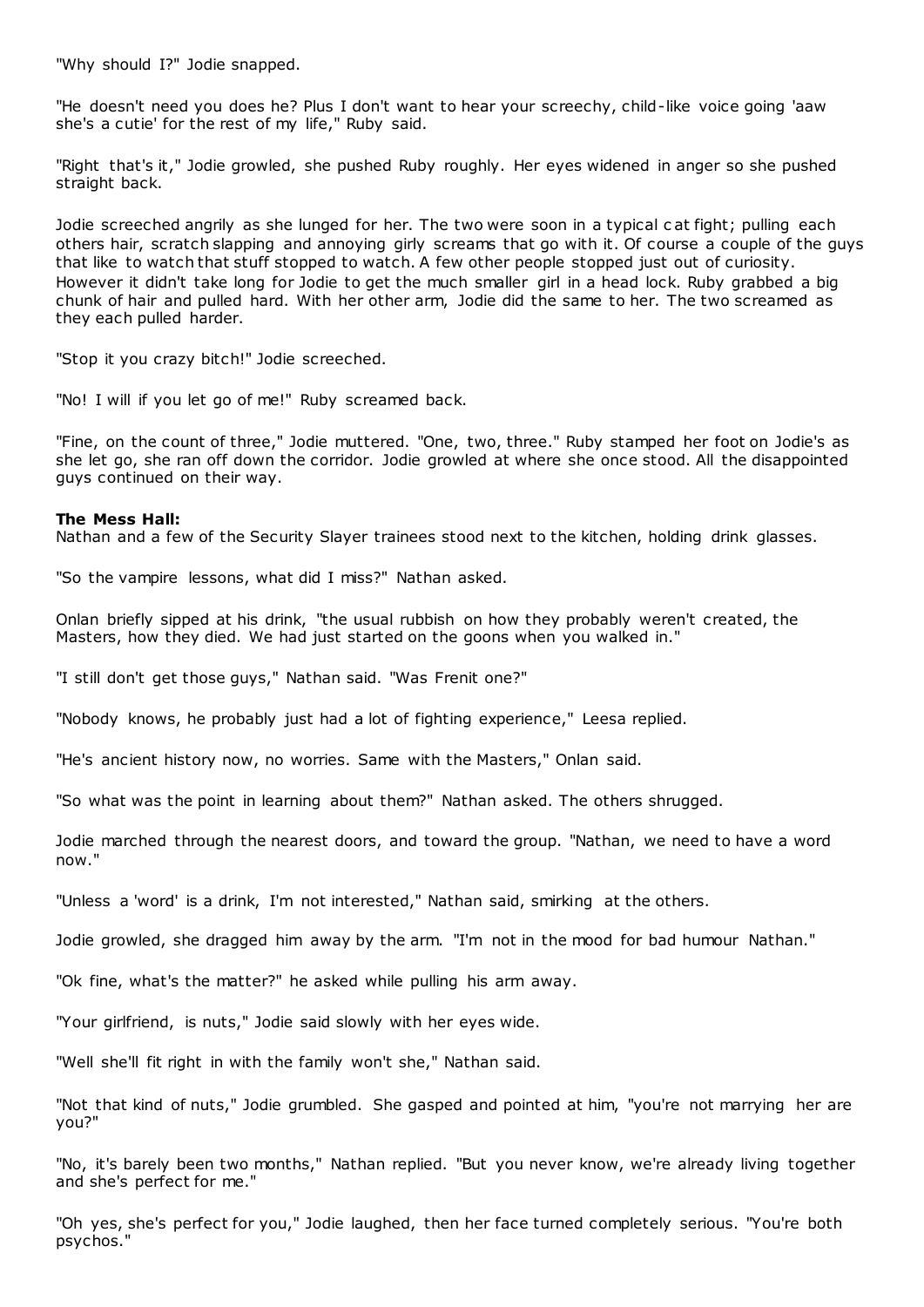"What did she do then?" Nathan asked.

"She started insulting and accusing me of mocking her when we met," Jodie replied.

"She's not like that, you saw how shy she is. Besides you were mocking her," Nathan said.

Jodie stared at him in disbelief, "I wasn't, and she's certainly not shy."

"Don't, you barely know her," Nathan grumbled. "And you don't think 'aaaw she is cute, good job' isn't mocking or offensive. I think it's a good trait of hers that she can hold back."

"She obviously can't hold back as she attacked me, and don't ridicule me by ignoring what I've said!" Jodie snapped.

"Oh I'm not ignoring you. Ruby is not the type to fight back," Nathan said calmly. "Maybe you were mistaken."

Jodie pouted her lips, "I was not mistaken. Your girlfriend's obviously not all there, and she's only shy when you're around. Don't come running to me when she does something."

"You're overreacting. Maybe we should talk when you've calmed down," Nathan said.

"Ugh I liked you better when you were just an arrogant joke teller, and that's saying something," Jodie muttered. She stormed off.

## **Meanwhile:**

Zare and Daniel stood over their now dead guards, while the rest still focused on the warp core. Daniel dropped a cigarette onto the ground, and stepped on it to put it out.

"How exactly did you..." Zare muttered. She shook it off, "never mind."

"Easy, lazy writing," Daniel smiled. "Why don't we finish the rest off."

Zare turned around, "finally something I can do." She headed towards the demons that were left.

### **The Delta Flyer:**

"It seems like that rooms surrounded by a dampening field. It seems to be coming from that rift thing you saw," Faye said.

Tom sighed while sitting down at the helm, "try the usual to disrupt it."

Faye muttered angrily to herself, "I'm trying, it's obviously not the usual kind of field or it would be gone by now."

"Well then, they're on their own," Tom said.

## **Meanwhile on the ship:**

Now a full fight was in progress. Zare and Daniel were quickly surrounded. The two backed into each other.

"I wouldn't try anything else if I were you. You're trapped, and it won't be long before hundreds of our kind arrive," one demon snarled.

"You haven't given us a good enough reason to not try anything," Zare muttered, raising an eyebrow. "You demons seem pretty lame." She turned around to kick one in the leg, it stumbled to the ground cradling it. "See."

"Boys, show 'em," the leader said. All of the demons raised their arms, very large claws extended from their hands.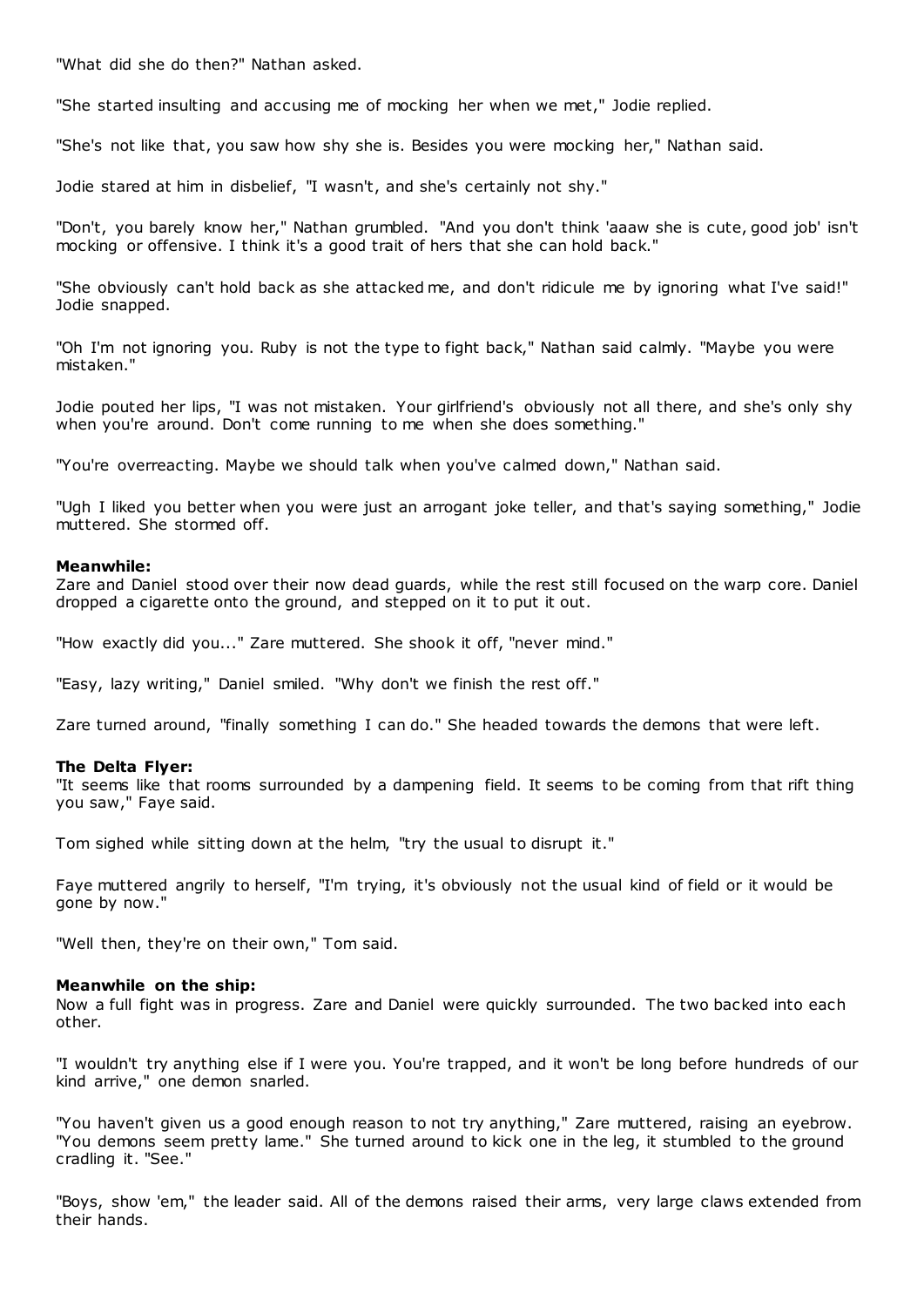Daniel pulled a face, "why didn't we bring weapons?"

"We can blame Tom when we get back, ok," Zare whispered to him.

"Tom saying we don't need them shouldn't have stopped you. I'll blame you," Daniel whispered.

"Well you're the watcher, you're supposed to remind me," Zare hissed.

"Aaaw look boss, isn't that sweet?" one demon cooed.

The leader smirked, "ah yes, the watcher and the Slayer, what a sweet freakshow we have here."

Zare's face stiffened up, she looked back towards the leader with a deranged look in her eyes. Daniel just looked amused. "Me and Daniel? Eugh, time to die." She lunged for the leader first, snapped off one of his claws and stabbed him in the head with it. "Ok who was the one that said 'aaw boss'?" All the other demons pointed at each other.

# **The Bridge:**

Craig paced back and forth in the centre of the bridge. "It can't be, why would the possessive girlfriend kill him?"

"I don't know for sure, but friends of the two month old corpse mentioned a crazy girlfriend as well," James said.

"Of course the best buddies would say she's crazy, they usually do with girlfriends who take their friend away from them," Craig said.

James stood up from the chair. "I know that."

"Do you? You don't have any male friends who date, not really," Craig snapped. "There was me but..."

"But you were the one doing the complaining, that I was 'stealing' Lena off you," James muttered. "And don't snap, at least I thought of actually talking to people who knew them."

"Oh you are so uptight to shove those things in my face, if I cared I would have thought of it," Craig grumbled.

Everyone on the bridge at this time were looking very nervous.

"Look the evidence points to the girlfriends. There's a two month gap, both relationships started two months apart. The girl is probably still onboard," James said.

Craig rolled his eyes, "what's your evidence for that?"

"Simple, if she left she would have hid the bodies and parts better, or took them with her. She wouldn't just leave them behind so carelessly," James replied.

"She could have done that, the owner of the quarters from before Voyager has been hidden," Craig said.

"Yes but not many people left the Leda then, we can easily narrow it down. I don't think the killer left, it would have been easier for us to catch her," James said.

Craig groaned, shaking his head. "you're wrong. You only figured it was the girlfriends cos both victims had similar kinds. Your other evidence isn't actually evidence, it's just theories. There's no proof that it was the same girl. If it was there's still nothing that suggests she left the ship or not, or just transferred to Voyager. She could be living on Mars for all we know, or just swapped quarters."

"Swapped quarters," James mumbled. He sat back in one of the command chairs, and worked on the station in between the chairs. "A lot of people transferred, so a lot of people were moved around."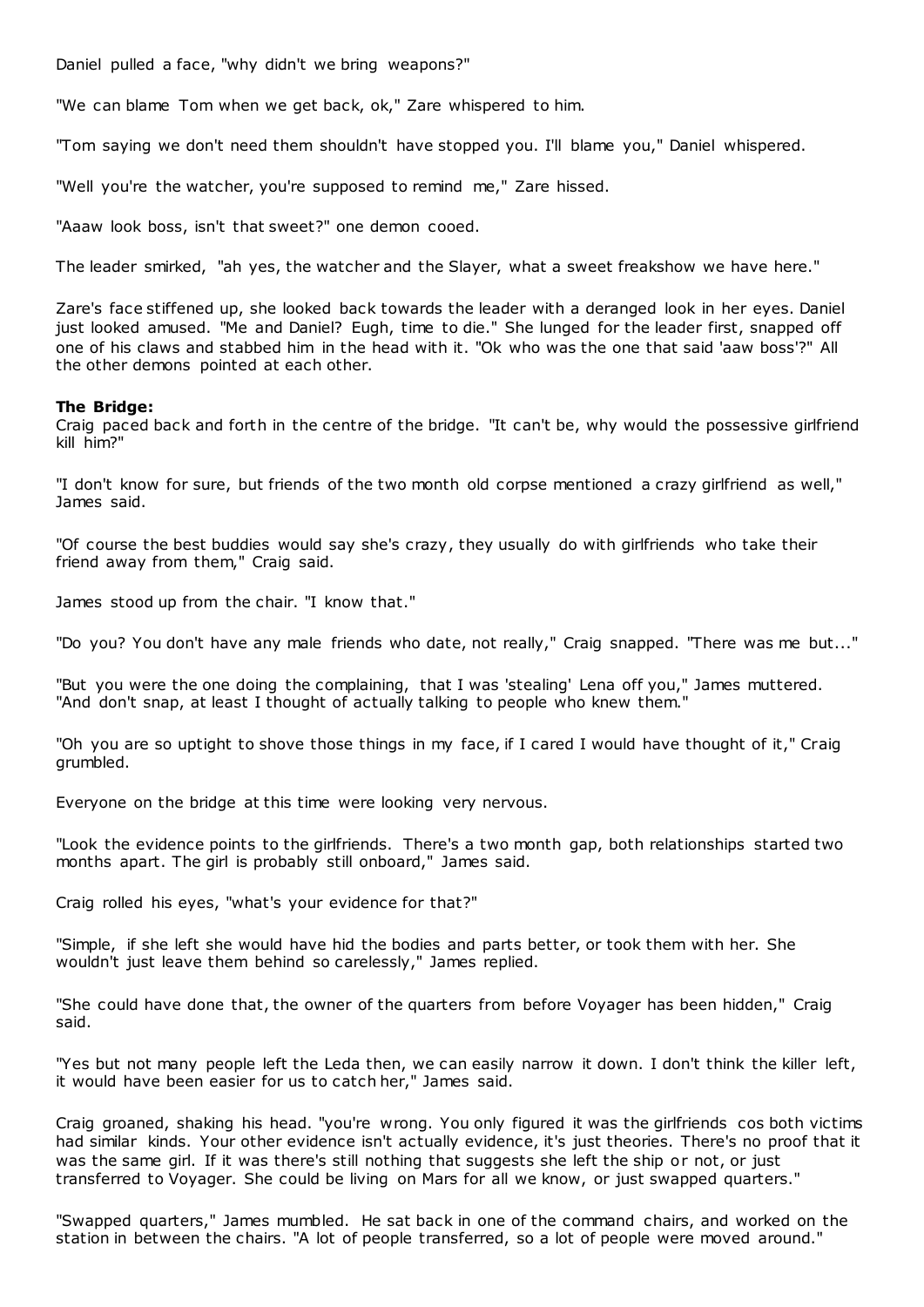"Whatever. I think we just have a psycho either framing the girlfriends, or just chooses random people," Craig said.

"Ok with the evidence we've got I've narrowed it down to three women," James said.

"Are you listening to me at all!?" Craig snapped.

"Yes I was, and sometimes you do have to rely on theories when there's a lack of clues for the brainless," James groaned, rolling his eyes. "We have the similar type girlfriend described in detail right, you told me yourself."

"Yes but," Craig said. "I'm not brainless."

"There's the careless sudden findings of the bodies and parts. How come a body just lying right near a quarters door wasn't discovered sooner, especially when there was two missing Leda crewmen? How come that guy didn't find body parts in his cupboard sooner?" James said.

"That's easy cos he just moved in," Craig replied.

"And what was the reason for that?" James asked.

Craig sighed, he folded his arms. "His room-mate was moving in with his or her partner, and he had to give up the bigger quarters. What's that got to do with anything?"

"Oh just trying to annoy you further," James smirked.

Craig didn't look amused, "all right, fine, go on with your crap."

"Those quarters the guy moved in were empty throughout the whole Leda trip, but according to reports there was signs that somebody had crashed there a few times. A female person," James said.

"What, was there make up, or something?" Craig groaned.

"Look Craig, you'd know this if you actually bothered to investigate," James said.

Craig pulled a face, "oh I'm sorry. Next time a corpse is found with bite marks in their neck I'll go and research B'Elanna and Tom's relationship, just to see if they're on the rocks."

"Generally that's not what I was doing, didn't you read the message I sent you?" James asked, raising an eyebrow.

"What message?" Craig frowned.

The turbolift doors opened, a few random crewmembers stepped out of the turbolift. One crewmember already on the bridge whispered something to them. They all stood at the back of the bridge, munching on popcorn. Another crewmember held a PADD, making notes.

"The one that had new information about this," James muttered in response. "You really are useless."

"Again I'm stuck on the 'I do not care about this' thing," Craig said.

"Well you seemed to care when you kept insisting that I was wrong," James said.

Craig shrugged his shoulders, "hey you always gave me a hard time, why not? Besides I don't need hordes of so called evidence to say 'you are so so wrong, it is laughable'.'

"All right, what do you think happened?" James asked.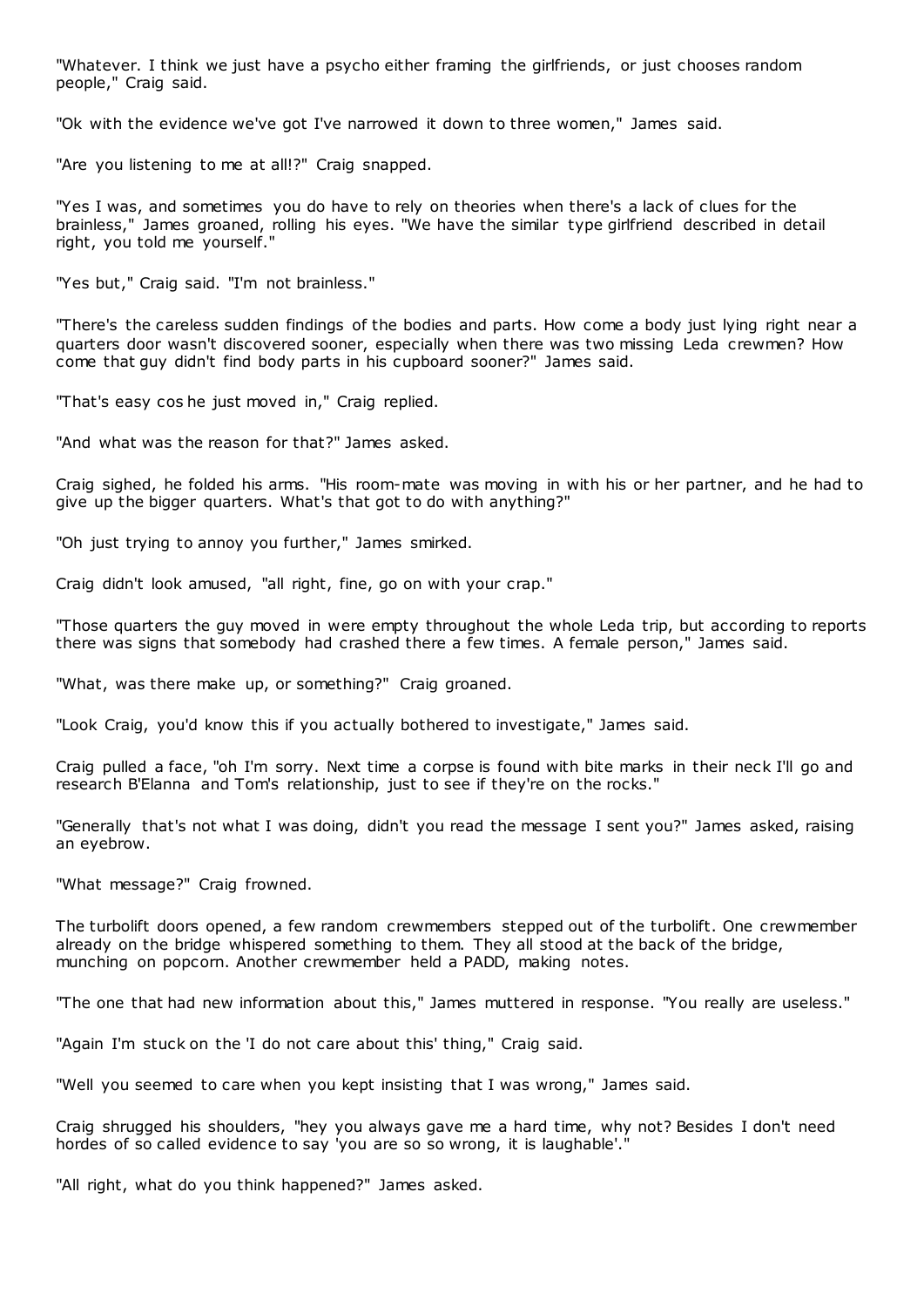"I think we've just got some sicko who's either one, in love with the girlfriend and wanted to get rid of the competition. Remember one body part missing was the uh, his thing," Craig replied. All of the guys that had obviously not heard about this earlier cringed, and most covered themselves. "Two, somebody who just likes to torture random people to death."

"Great theories, no really," James said. He stood back up to stand directly in front of him. "So how did you go about finding this sicko, and arresting him? Oh yes that's right, talk to the morgue guy briefly and call me to do all the work for you. Of course you did give me a place to start with these ideas of yours, oh no wait you didn't, you just left me to make up my own, back these up with evidence and then bitch at me for being wrong."

One crewmember at the back laughed quietly, "oh it's so on."

"I hope it's so on quickly, I've got somebody who's keeping an eye on these two girls who had a catfight," another crewmember whispered.

"Oh yeah I got better, somebody's spying on Chakotay," a female crewmember whispered back.

"Remember, I just don't give a damn," Craig said.

"This is already getting old. You do care, you're just trying to justify not proving your own theories so in a way you can still criticise mine," James said.

"All right fine. You've 'proved' the killer is still onboard, as the body and parts were carelessly plac ed. It still doesn't prove your stupid theories that it was the girlfriend," Craig said.

James sighed, "well we're nearly there, at least you're admitting it was the same girl who dated the two."

"I only believe that slightly as it supports one of my theories, remember," Craig muttered.

"How many guys would go and cut off another guy's thing, in the manner it was done as well?" James questioned. "For one thing they would have to touch it."

"Eeew," a lot of the male crewmembers groaned.

"Also that morgue attendant found a strand of hair after you told him to look. That was in the message I sent by the way," James said. He turned back to the computer, then he noticed the audience. "Um, what the hell?"

All of them stood perfectly still, even the ones with popcorn in between their fingers. The only movement seemed to be some of the crewmember's eyes looking at their neighbours.

Finally one got the nerve to speak up, "um, we can't look at our stations, cos we all watched the Ring and we're scared of the screens."

Craig raised an eyebrow, "uh, the viewscreen is directly in your sight."

James smiled, "yeah just imagine a huge version of the well, then a huge black haired girl climbing out of it, staggering toward..."

One of the male crewmembers screamed hysterically and ran into the turbolift. The others slowly looked toward it, then back at James and Craig. They pretended to do the same, and ran into the other turbolift. Unfortunately a few couldn't fit and were left to stand and wait for the next one. Instead they ran to see if the first one next to Tactical had come back.

Jessie finally looked up at that point from the station, "what the?"

James pouted, "I didn't get to finish."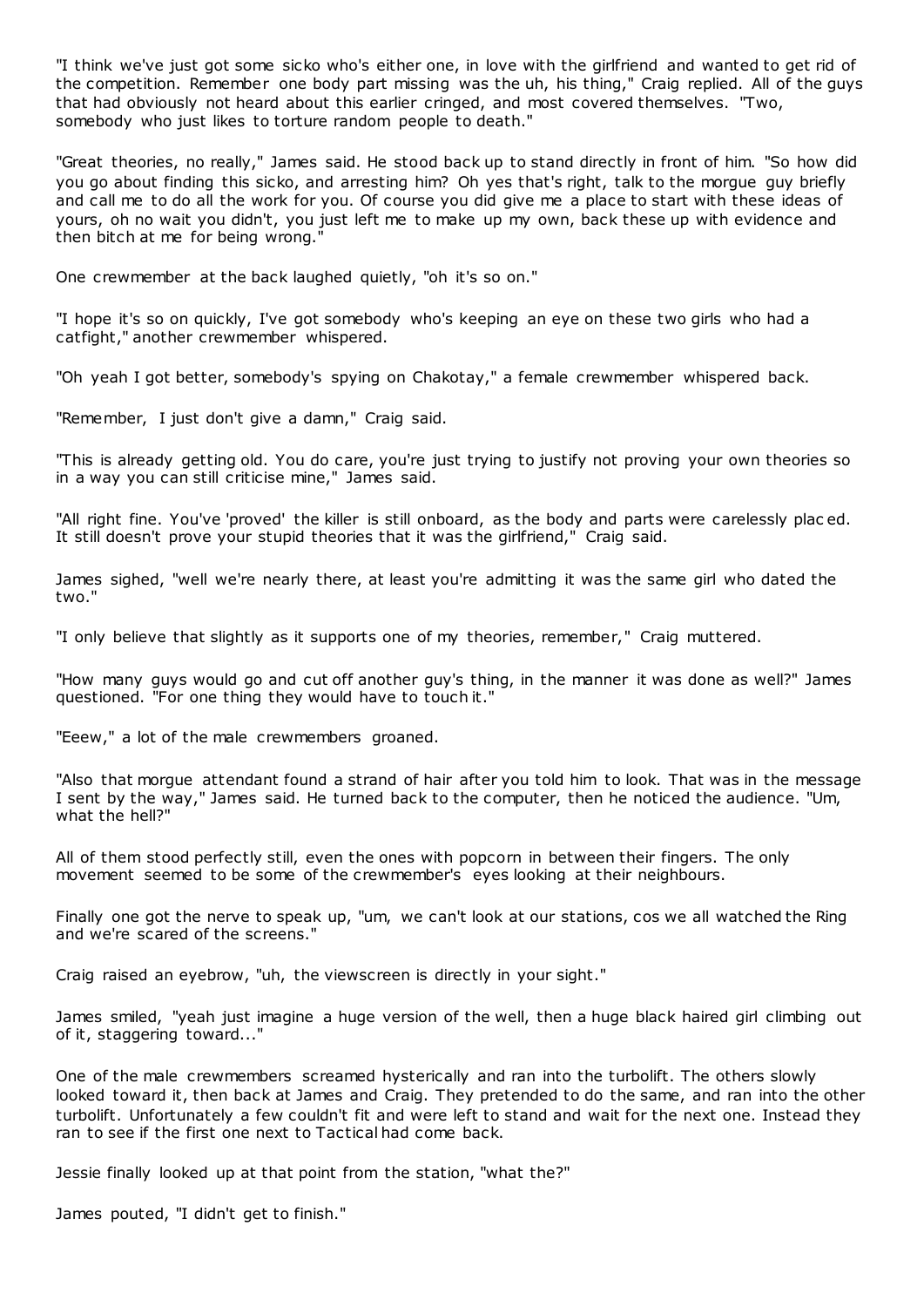Craig smirked, "is that what you always say to Jessie?"

"Huh, I don't get it," Jessie also pouted.

James glared in Craig's direction as he sat back down. He glanced back at the station. Craig nodded, "yeah thought so."

"I know I'm right," James muttered to himself as he worked at the station. "Out of the three girls, only two match the description one of the friends described to me. Both transferred to Voyager obviously, both seemed to do that cos of boyfriends who were stationed here."

"Ooh the girl has her next victim," Craig said with a smirk.

James looked up, "crap she does." He looked back down at the computer, "there must be something I can do to narrow it down completely."

Craig groaned, "ok did the girl transfer straight away once Voyager joined, or was it after?" James looked up to raise an eyebrow. "Just humouring you."

"One was straight away, the second was just last week," James said.

"We don't know for sure when the girl left those supposed empty quarters, with the log of who stayed there hidden pre-Voyager. The computer wouldn't know there was someone there to begin with, let alone that they left them recently," Craig muttered to himself. He pulled a face, "I know what I mean. What was the description?"

"I told you, I've already narrowed it down," James groaned.

"Just comparing to what my guy told me, then we can put to rest the girlfriends issue, it could be a different girl," Craig said.

James sighed, "ok, five foot two, long black hair, shy demeanour."

Jessie meanwhile widened her eyes, she quickly pushed her way into the turbolift. The ones who were waiting rushed in after her.

"Well, cos this doesn't help me," James questioned.

Craig nodded, "same girl."

James clicked his fingers, "damn, it does have something to do with this." Craig frowned at him. "The guy who found the parts in the cupboard, he moved in there recently, something like a few days ago. Remember his room-mate moved out, so he had to as well, so he ended up there. He did say that they didn't get along, so the girl could have planted the parts in his quarters as a 'leaving present'."

"Again that's just a theory that can't be proved," Craig muttered.

James shook his head, "no it's got to be. There we go, narrowed it down to one girl; Ruby Watts."

"Where have I heard that name before?" Craig muttered. "Is she a trainee, let me see a picture."

"She doesn't have one, some people don't," James said.

"Interesting," Craig said. "Let me see yours."

"Go to hell," James muttered.

Craig shrugged, "eh, you should see mine. I look so pasty. Oh and I'll save you a seat."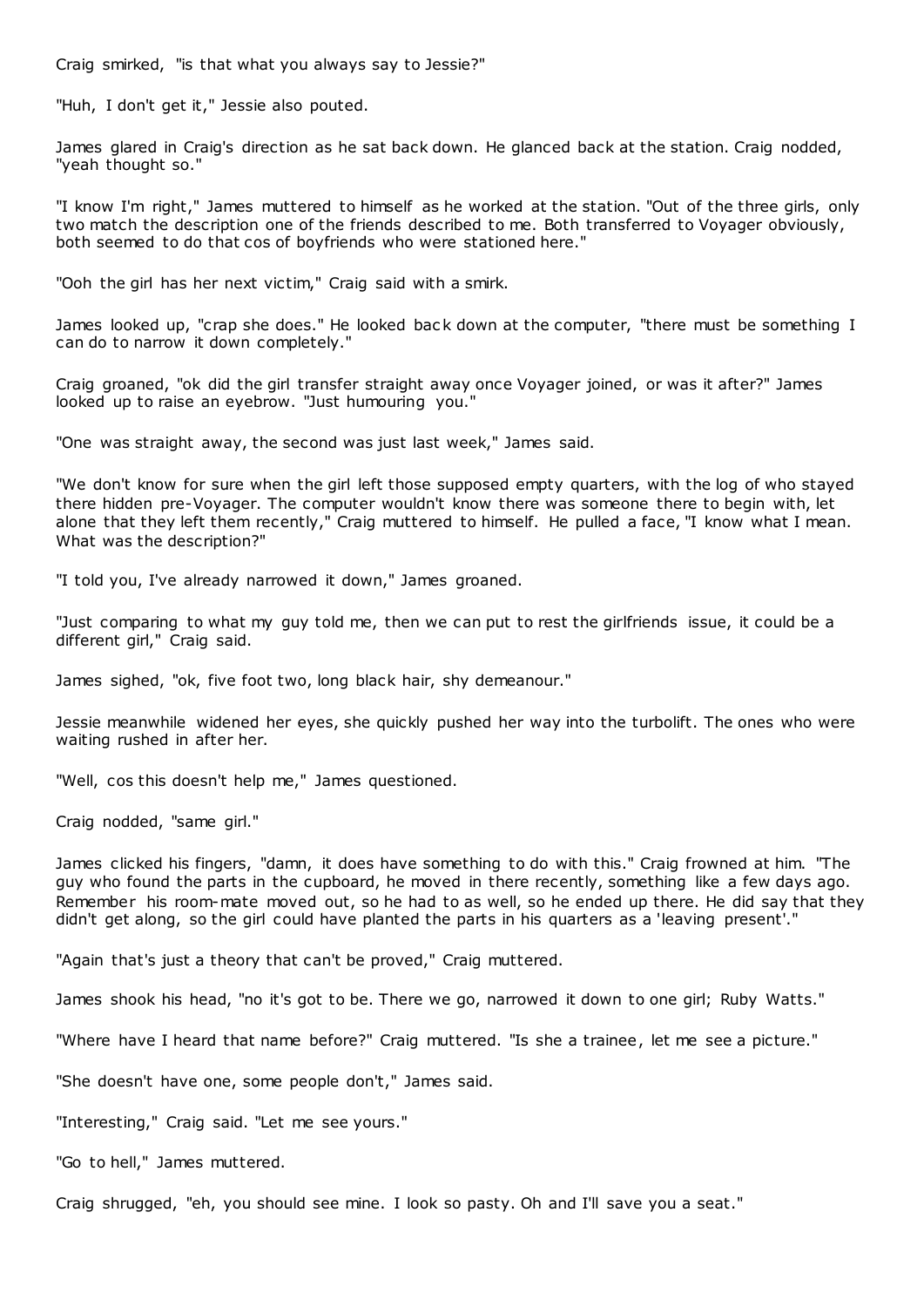"Oh come on Craig, I probably have five seats waiting for me already," James said.

Craig tried not to smirk, "right ok. Who the hell is this woman?"

"She's not in Security but I'm so sure that's..." James said.

Craig nodded his head in agreement, "where I heard the name, yeah."

James' eyes widened, he quickly stood back up. Craig glanced back at him, they both said it at the same time, "Nathan."

"Yes he introduced her to me," Craig said.

"Quickly, what did she look like just so we're sure?" James asked.

"Quick why?" Craig muttered.

"We're on the two month deadline," James replied.

"Yeah and? It's Nathan, I thought you hated him," Craig said.

"Oh yeah, oh well if we find his corpse then case is solved," James said while sitting back down.

Craig raised an eyebrow, "she matches the description. Imagine how mad your wife would be if you just left her newly found brother to be brutally murdered."

James narrowed his eyes, "I hate you."

"I know," Craig said. "I don't like you either."

"Aaaw how sweet," the helmsman said. James and Craig turned to stare at him, he didn't notice as his back was to them.

#### **The alien ship:**

Now all but one of the demons were dead, most of them killed by their own claws. Zare held the last one in the air by the throat, "now tell me how to get rid of that field and I'll kill you quickly instead of slow." All the demon could do was sputter, grunt and of course wriggle around trying to escape.

"I think that's a yes Zar," Daniel said.

Zare flashed him a glare, "don't call me that." She lowered the demon down.

"Jeez somebody's a little too cranky about the couple idea," Daniel said.

Zare growled at no one in particular. "Ok demon boy, get to work." The demon nodded, it headed toward the rift. Zare grabbed him again. "Ah ah, are we sure that's what you want to do?"

"Yes, need to close it," the demon stuttered.

Zare groaned, "fine." She pushed the demon the rest of the way, and he disappeared. The rift turned back to its original colour.

Daniel tapped his commbadge, "Lavine to the Flyer, get us out of here."

In: "Finally."

The pair dematerialised, and soon rematerialised on the Delta Flyer.

"We have to destroy that ship, just in case. It'll try to start the suicidal trick all over again," Zare said.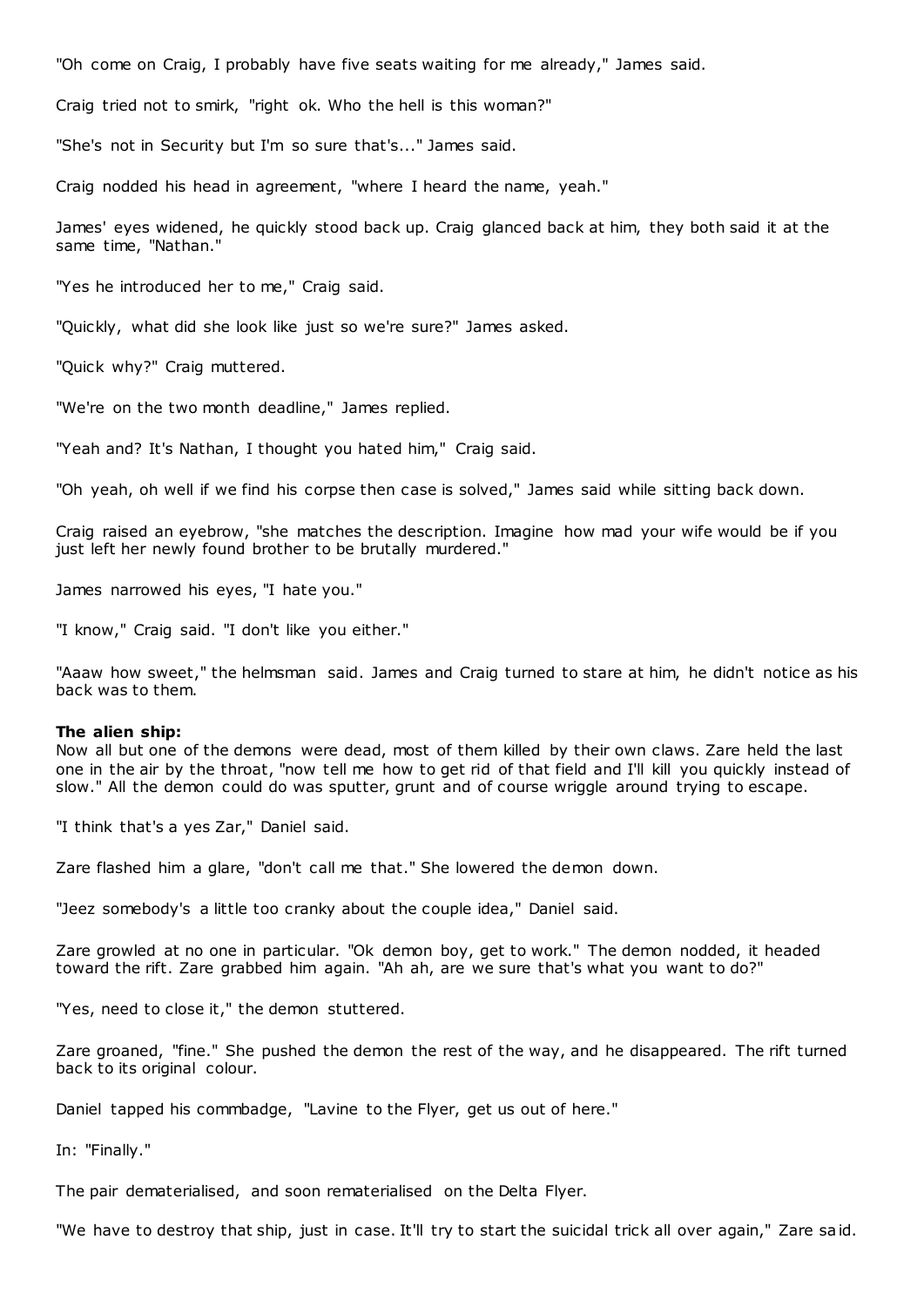"Yes ok, I understood that," Tom muttered sarcastically.

Daniel moved to Tactical, "arming missiles, honey."

Zare glared at him in full force, "make more jokes and I will personally neuter you."

"Yes ma'am. Firing the missiles," Daniel said.

Tom sighed as he watched the alien ship be destroyed, "status."

"Um you just watched the ship explode, what status do you want?" Faye asked.

"The status of the honey joke, what's that about?" Tom asked, glancing back at everyone.

"Do you want a fourth child, Tom? You won't get it at this rate," Zare muttered.

"Oookay," Tom said with wide eyes, turning back. "Setting a course back to Voyager."

# **Nathan's Quarters:**

Nathan walked in with a smile on his face. He took off his jacket and left it to hang on the back of a nearby chair. He looked around while heading further into the room. "Ruby? Are you here yet?"

The bathroom door opened, Ruby stepped out to stand in the doorway then leaned on the doorframe. "Hi how was your day?"

Nathan grinned briefly, "it was, interesting." He stepped closer to her. "You?"

Ruby sighed, "I've had a bad day. We need to talk."

"Oh, ok, I just need to get changed first," Nathan said. He turned around, started to head away. Ruby stopped him gently by taking a hold of his arm.

"You don't know how important this is. We need to talk now."

"It won't take long," Nathan said.

"No, now," Ruby sighed. She raised her hand that was holding a hypospray, she pushed it into his arm.

He stumbled around, looking at her with wide eyes. "What did you?" He placed a hand on the part of arm injected. The room and Ruby herself appeared to be moving to him, he lost his balance and fell to his knees. She knelt down with him, placing a finger on her lips.

"Shhh, just relax."

"You crazy..." Nathan mumbled before collapsing completely.

### **The Morgue:**

James and Craig stood in front of the computer in the office, the attendant was on it eating a packet of crisps. "Yes the strand of hair does belong to a Miss Watts," he said. "What do you plan to do?"

"Well we've already tried locating her, but all we found was, as usual her commbadge," Craig replied.

"No doubt about it, she'll be with Nathan in their quarters," James said.

Craig pulled a face, "it seems awfully convenient, and TV showish. Why would she pick the same day we figure it out?"

James rolled his eyes, "Jessie told me Ruby was acting strangely, almost possessive."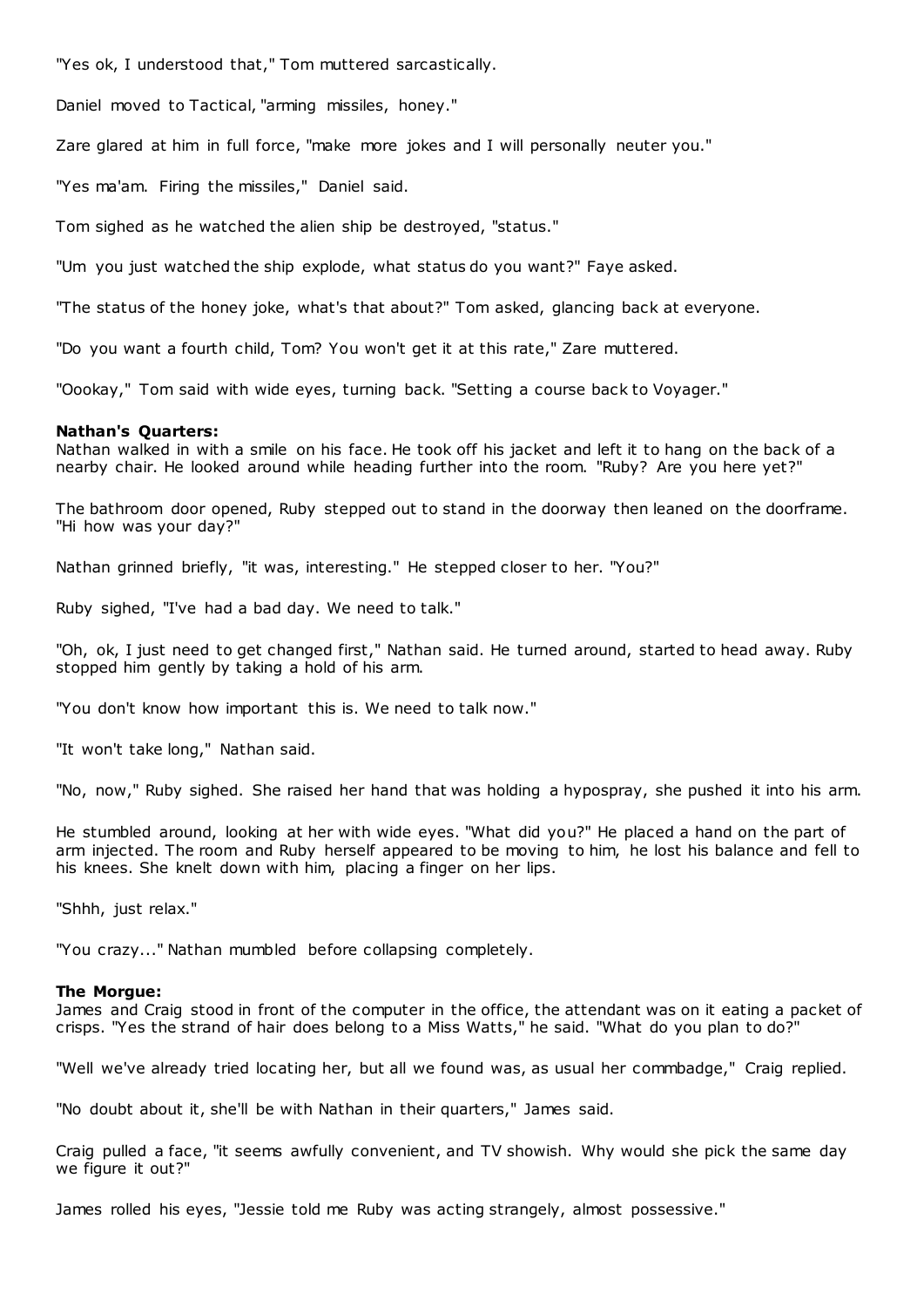Damien appeared behind the two with a smirk on his face, "and it didn't occur to you that it was her before now?"

James and Craig slowly turned around to face him, Craig with both his eyebrows raised and James with an unimpressed look on his face. "Don't tell me you got the job," James muttered.

"Unfortunately," Damien groaned. "He thought my Tolg knowledge was invaluable for the job."

"Remind me not to die this season," James said.

Craig nodded, "will do."

"No it didn't occur to me cos I didn't have suspects then," James said.

"So what are we standing around here for, let's save him like you hero types do. Serve justice or whatever," Damien said, trying to sound sarcastically enthusiastic .

"We've got time anyway, Nathan has the night shift soon. There's no point in going home," James said.

"So she'll wait until tomorrow, great," Craig said. He sat down in the chair by the desk.

Damien marched toward him, "hey that's my desk now chump."

"So, it didn't stop you messing with my holodeck program," Craig said. He turned to the computer, "so I may as well." He typed in a few commands.

"Oh you are so going on my list a fifth time for that," Damien growled.

Craig turned back to Damien looking smug, while James placed a hand over his face. "Ha, I'd like to see you break that password."

"For god's sake," James muttered, he walked out.

"What's his problem?" Damien asked. Craig shrugged.

### **A few minutes previously**

Jessie rushed out of the turbolift, she stopped outside one of the quarters. She was about to ring the door chime but decided against it. With a few keys to the door panel, the door itself opened.

The quarters lights were dimmed slightly as she walked inside carefully. She didn't seem to notice Ruby creeping closer to her from behind.

Jessie gasped when she saw Nathan's upper torso sticking out from beside the table, she rushed over to kneel down beside him. "Nath, are you ok? Where is she?"

"Ess, et at of ere," Nathan mumbled without opening his mouth that much.

Jessie frowned, "what's wrong?" She slowly looked towards his hands, then down toward his feet. Her eyes were now wide, face a sickly pale. "Oh god."

Ruby smiled as she stood behind Jessie, hypospray ready in hand. Nathan tried to speak again but it came out more muffled than the last attempt. Ruby lowered the hypospray toward Jessie, at the last second she grabbed her wrist, then looked up at her.

"I wouldn't do that if I were you," Jessie muttered, before elbowing her attacker pretty hard.

While Ruby backed off a bit, Jessie got onto her feet and turned to face her.

"You sick little bitch, didn't you have enough fun with the last two you murdered?" Jessie said.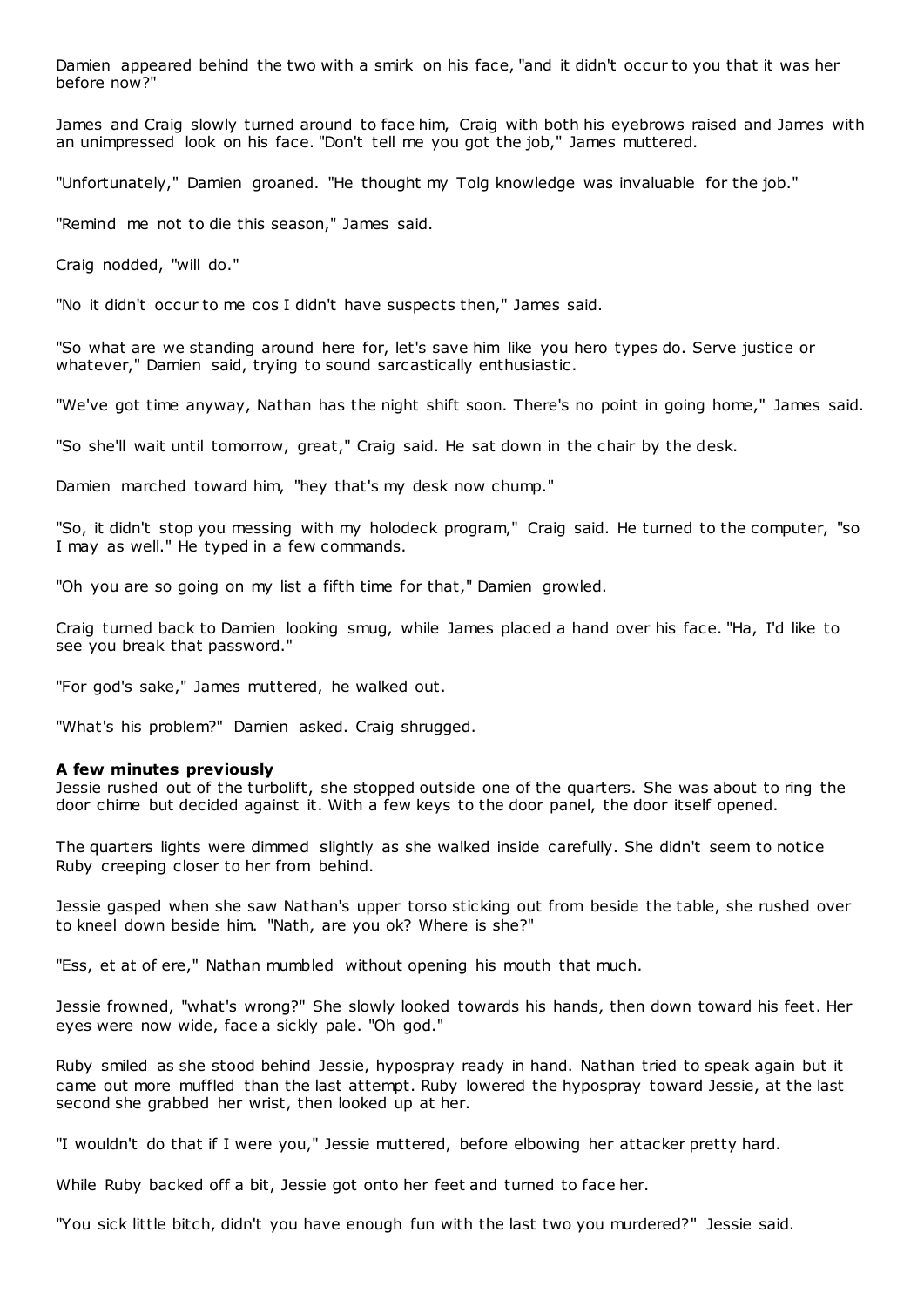"You don't understand," Ruby said.

"Duh, obviously," Jessie groaned, rolling her eyes.

"He obviously loves you more than he could ever love me," Ruby hissed. She moved her other hand slightly from behind her back, in it was a long thin wire with blood dripping from it. "He'd keep telling me it wasn't true, that he lived for me, that things would get better when we lived together."

Jessie edged closer to a nearby wall panel, "ok."

"How else could I get the truth from him?" Ruby questioned innocently, smiling cutely.

"Wow I'm so glad my husband hadn't thought of hacking off limbs with a wire to solve trust issues," Jessie stuttered.

"Words easily make lies. Pain you can always trust," Ruby said.

Jessie reached the panel, before she could do anything Ruby lunged forward. Jessie threw a punch in her face, knocking her to the ground. Immediately she turned back to the panel. "Good," she mumbled, then tapped her commbadge. "Rex-Stuart to transporter room, can you get a lock on Nathan Andrews?"

In: "Yes I can, where do you..."

"Sickbay quickly," Jessie replied.

Ruby started to get back up. Nearby the bathroom door a commbadge transported away. Jessie groaned, "oh crap." Ruby then went over to where Nathan was lying. "Ok scrap that, get the doc here," Jessie quietly said.

"Now where were we?" Ruby softly said while kneeling down beside his legs. Next to her stood what looked like one of his boots covered in blood, and a slight bit of what looked like a severed part of his leg sticking out at the top. She wrapped the wire around the leg which was still attached to him.

"Damn," Jessie stuttered, looking slightly faint. She picked up an ornament that stood on a small book shelf, snuck it behind her back and started to walk closer with her eyes narrowed. Once she was close enough to Ruby, she swung the ornament at her head. Again Ruby ended up on the floor, this time she didn't get back up.

The doors opened, James and Craig walked in with a few Security officers behind them. One of them saw the amount of blood around the severed foot, and around Nathan, and fainted as a result.

Jessie still had her eyes narrowed, in fact one was closed completely. "Did I get her, I didn't just hit something else did I?"

James walked over to stand beside her, "you got her, you got her real good."

Craig knelt down next to Ruby, he made her roll onto her back. Now she had a nasty big bruise and cut across her head. "Trust Jessie to bruise and draw blood."

Doctor Jones quickly arrived on the scene, "state the nature of the medical..." He of course noticed what everyone else had. "I'm going to need some help with this one."

"Don't look at me," Jessie muttered, looking toward the door. "I'm still a bit faint at the sight of bloodey. Or maybe it's the severed limbs."

"I'll do it, but as long as James has to pick up and/or carry the severed foot," Craig said.

"Sure, I can hit you with it," James said. Jessie glanced at him in her usual 'dont make me hurt you' way. "Sorry," he nervously said, putting an arm around her.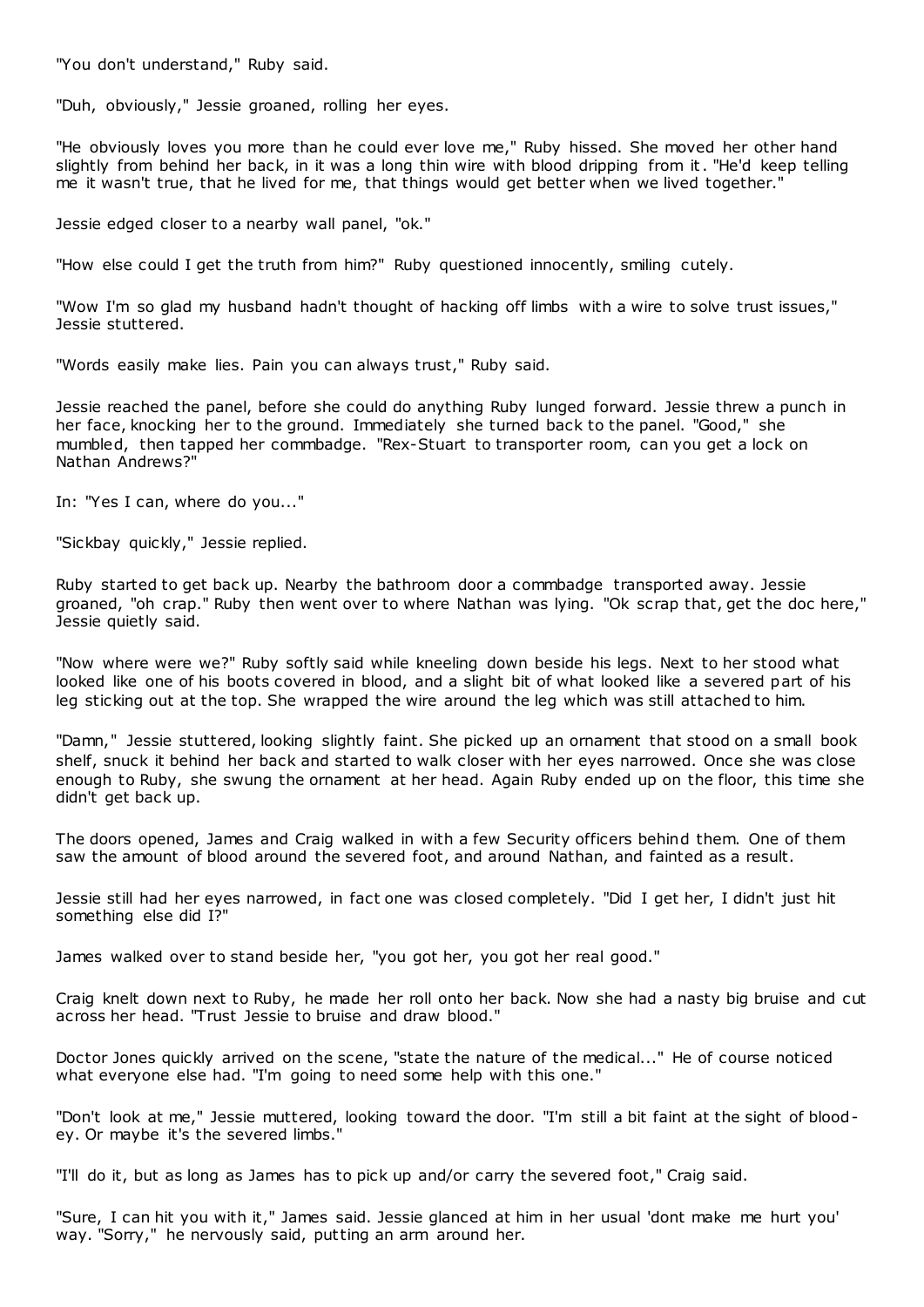# **Sickbay:**

Doctor Jones, Nikki and Naomi were busy treating Nathan on the main biobed. A few unknowns were standing around near the doorway. James, Jessie and Craig stood next to the station.

"How did you know?" Craig asked.

"I didn't, well not really. It was just a hunch. That girl creeped me out, and when you guys mentioned the description, her ex room-mate, you know, I got worried," Jessie replied.

"I still don't get why the girlfriend would do that," Craig said.

"She felt that all he ever did was lie to her, and liked his sisters more. Something about pain never lies," Jessie said.

"The other victims were girl obsessed. I'd say it explains a lot but it's not like she just punched them, or kicked them in the groin," James muttered.

Doctor Jones headed over to them, "he's going to be fine. I do recommend he stays overnight, and get a few days off."

"What about a few months," James said. Jessie elbowed him in the arm.

"He wants to talk to you Jessie," Doctor Jones said.

"Oh, that sounds ominous," Jessie said.

"Not really, it'll be the 'thanks for saving my life' crap," Craig muttered. "I'd better go anyway, someone's got to watch the psycho while the doc treats her." He headed to the door, Doctor Jones sighed and followed.

"Oh crap, I left unknowns in charge," James stuttered.

Jessie shook her head, "it can't be that bad."

"Oh it can be, there seems to be a rule where if it's just unknowns in charge, any main cast member can walk in and take charge," James said. "I'll see you later ok." He kissed her briefly on the forehead before running out, looking all panicky.

Jessie sighed before heading over to Nathan's side. He groggily looked up at her. "Hey Nath, how are you feeling or should I not ask?"

"Well the doc gave me something for the pain, it has replaced that paralyze so that's a good start," Nathan mumbled.

"Oh so that's why you couldn't talk right," Jessie said. "The doc said you wanted to talk to me?"

"Yeah. What you did for me, it was..." Nathan said.

Jessie smiled, "it's ok, you're welcome, you'd of done the same for me."

"You're right I would have, but that's not what I was going to say," Nathan muttered. "Dont ever do anything like that again."

Jessie looked at him bewilderedly, "and why not, you just said you'd have done it."

"Yeah but it's different for me. You're my little sister, I'm supposed to protect you, not the other way round," Nathan said.

"Ok is that cos I'm a girl or is it the age that's the factor?" Jessie questioned.